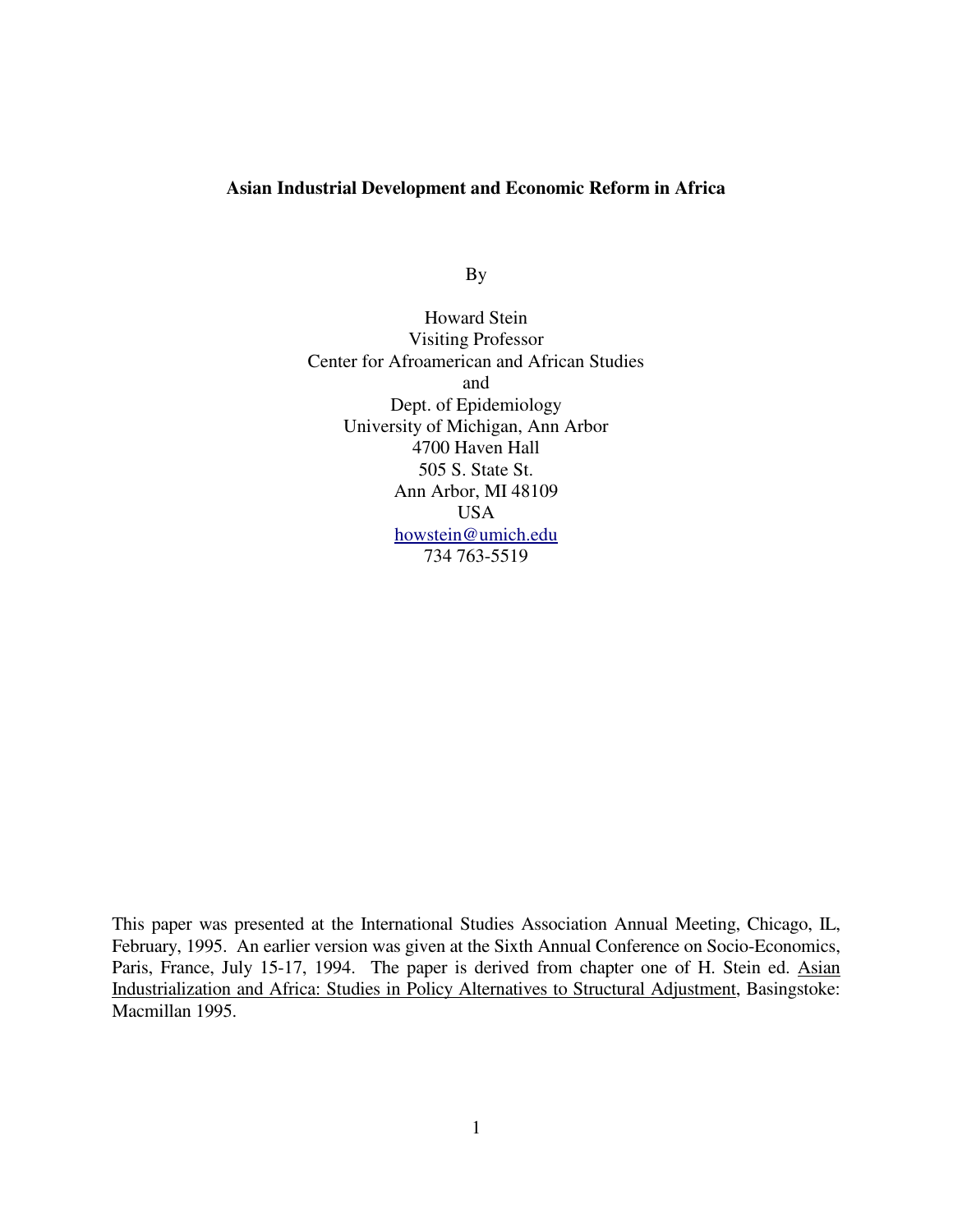## **Asian Industrial Development and Economic Reform in Africa**

By Howard Stein

The period of the 1980s represented the ascendancy of the neo-classical economic model within the realm of international policy circles. Bilateral and multilateral aid agencies organized a cartel where the allocation of assistance was predicated on the acceptance of a structural adjustment program, a fairly uniform policy package. The aim of the package was to remove the impediments to growth and efficiency caused by state interference in the operation of markets. By 1987, the programs were ubiquitous in sub-Saharan Africa with twenty seven countries initiating policy changes in exchange for the World Bank's structural adjustment loans.<sup>1</sup> By the early 1990s more than thirty countries in the region had adopted the Bank's program.

While much of Africa has been mired in an economic malaise, East and Southeast Asian countries have shown extraordinary growth and prosperity. During the 1970s and 1980s the policy circles were heavily influenced by neo-classical interpretations of the Asian miracle led by prominent writers like Bela Balassa (1971,1981), Anne Krueger (1978) and Ian Little (1981). More recently the Bank, at the urging (and with the financing) of the Japanese government, undertook a study to evaluate the East Asian "miracle" (World Bank, 1993). The study, in many ways, is a restatement of the neo-classical interpretation of the policies underneath East Asia's success.<sup>2</sup> As argued elsewhere (Stein, 1994a, forthcoming) the World Bank's view of the policies behind the success of industrialization in Asia mirrors the neo-classical economic view and the model of structural adjustment closely parallels their interpretation of what was behind Asian growth and prosperity.

Led by the seminal work of Alice Amsden (1989) and Robert Wade (1990) there is a growing literature that has begun to challenge the neo-classical view of Asian development. An additional empirical question can be raised in response to the problematic experience with the adjustment model in places like sub-Saharan Africa.<sup>3</sup> Both of these challenges point to the need to reexamine

l

<sup>&</sup>lt;sup>1</sup>. The initial dates of the programs were divided fairly evenly between early adjusters 1980-84 and later adjusters (1985-87). Early countries in chronological order were Kenya, Sudan, Cote d'Ivoire, Malawi, Senegal, Mauritius, Nigeria, Togo, Ghana, Zimbabwe, Guinea-Bissau, Zambia and Sierra Leone. The later adjusters included Burkina Faso, Madagascar, Burundi, Central African Republic, Gambia, Guinea, Somalia, Zaire, Congo, Niger, Sao Tome, Tanzania and Uganda. The content and duration of the programs varied. For a good summary of the details See Mosley and Weeks (1993: Appendix A and footnote 15).

 $2$ . To quote the Bank study "...getting the fundamentals right was essential. Without high levels of domestic savings, broadly based human capital, good macroeconomic management and limited price distortion, there would have been no basis for growth and no means by which the gains of rapid productivity change could have been realized." (World Bank, 1993: 23)

 $3$ . There is now an extensive literature (I list just a few examples) critical of structural adjustment in Africa covering a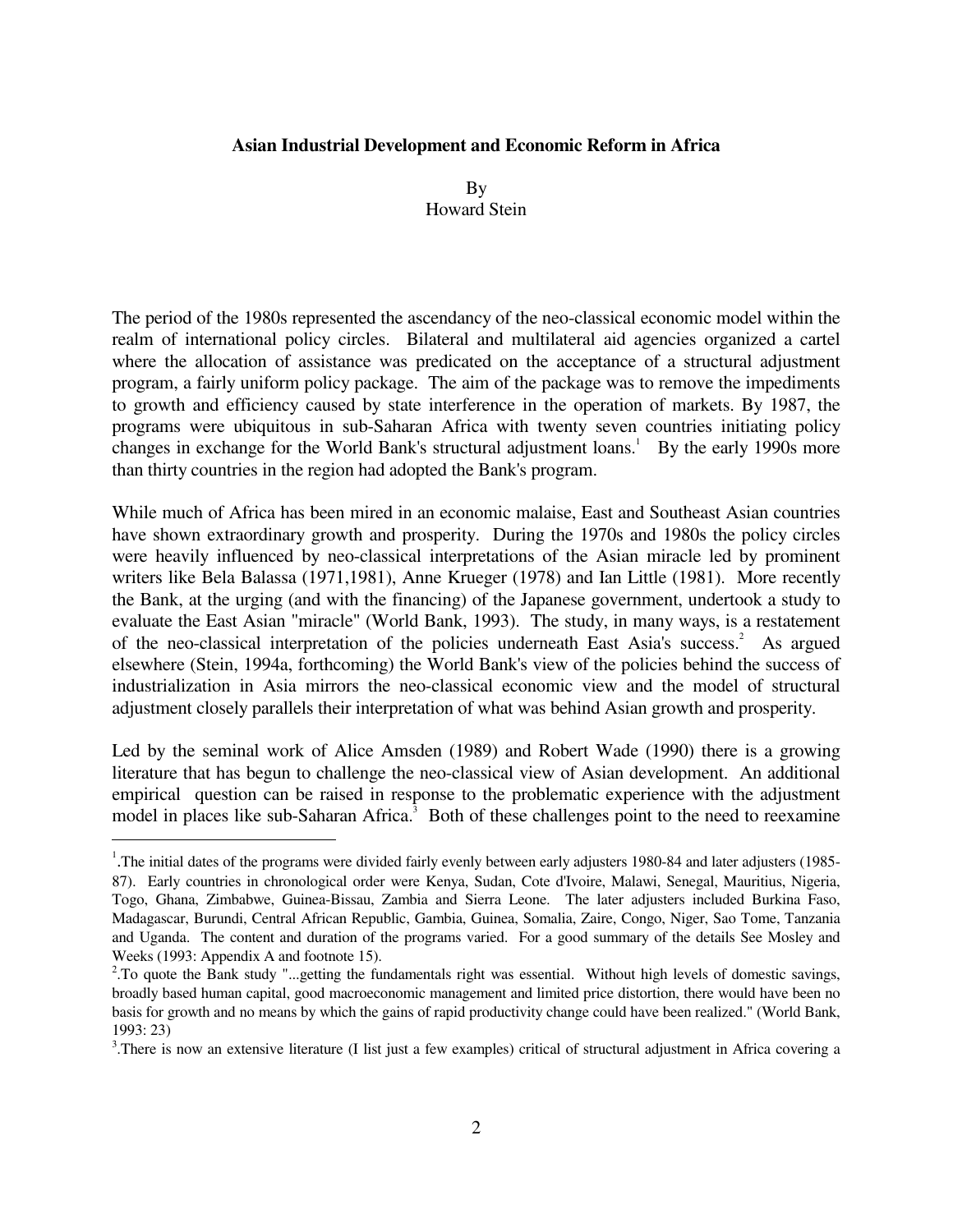the policies responsible for Asian growth and prosperity as a basis for developing an alternative model of economic reform. Drawing on case studies from East and Southeast Asia (Stein, 1995), this paper will begin to construct a new approach.<sup>4</sup> The focus of the studies is on the most successful countries in the region and on the policies responsible for rapid industrialization

What are the policy lessons for Africa from industrialization in Asia? How do they compare to the neo-classical/structural adjustment view? What are the constraints on applying them to an African context?

## POLICY LESSONS FROM ASIAN INDUSTRIALIZATION: A SYNTHESIS

#### **Theoretical Issues**

-

variety of topics including agriculture (Commander, 1989; Lele, 1990), industry (Stein, 1992;Lall, 1992, Riddell, 1993), debt(Parfitt and Riley, 1989;Nafziger, 1993), basic needs (Cornia et al., 1987;Stein and Nafziger, 1991;Stewart, 1991), trade (Godfrey, 1985;Helleiner, 1990) and investment levels (Mosley et al., 1991). In contrast, the latest World Bank (1994) study, released just as the manuscript of this book was about to be forwarded to the publisher, is a strong statement aimed at reaffirming the positive effect of adjustment on Africa. The position is somewhat surprising given some of the evidence in tables in the study (Appendix B.3). Twenty-six sub-Saharan countries are divided into three categories based on the degree of change in macroeconomic policies. A quick glance at the data shows that countries with a "large improvement" in policies actually did worse in median change in agricultural growth than the "small improvement" and "deterioration" categories and lower growth of gross domestic investment than the "small improvement" category. The "large improvement" group also did more poorly after netting out the oil exporters in the area of public investment compared to the other two categories( Appendix A, Table 23). GDP per capita in the large versus the small improvement category is very similar (1.8 vs. 1.5%) and probably not statistically significantly different. In the text, the Bank very conveniently redefines the categories when the data are negative (eg. in agriculture the new category is countries that have increased the real prices to exporters) and maintains the categories when they are positive. As with earlier studies its not entirely certain what is being compared here. First there is no explanation of the reason for the choice of the dates of 1981-1986 vs. 1987-1991. Choosing other dates could lead to different results (The Bank tries a few others which hardly captures the range of permutations). Second, some countries in the categories began programs well before 1986 while others were after (See footnote one). If early adjusters abandoned adjustments due to negative economic consequences and if one assumes any lag time between policies and their effects then some of the poor results in the latter time period may be due to adjustment not due to a lack of adjustment. A similar line of argument could be used on the "large improvement" category. Third, to determine the classification of countries, the Bank assigned the number minus three through plus three to ranges of changes in six sub-categories of macropolicies (like fiscal balances) equally weighted. The numbers used to determine the extent of change in macroeconomic policies are arbitrary to say the least as is the choice of equal weighting. Why should a decrease of inflation of 2.5% only receive a plus one and an increase of 5% a minus one (a variation of 7.5 percent) when an increase of 31% leads to the assignment of a minus three (a variation of 26% for the same point reduction). A few changes in the definition of the ranges can easily push five of the six countries from the "large improvement" into the "small improvement" category or the majority of the "deterioration" group into the "small improvement" category. Similar shifts would also occur using different weighting schemes. In essence, the results of the whole exercise could have been dramatically different by simply redefining the ranges or the weighting.

<sup>4</sup>. The cases this paper draws on does not provide detailed studies of South Asia, Thailand, the Philippines or Indonesia. The focus is on the most successful examples (Meiji Japan, Korea, Taiwan, Singapore, Hong Kong and Malaysia) which we believe also set the pattern that other Asian countries are attempting to emulate. Even the Malaysia study is written in the context of "looking East".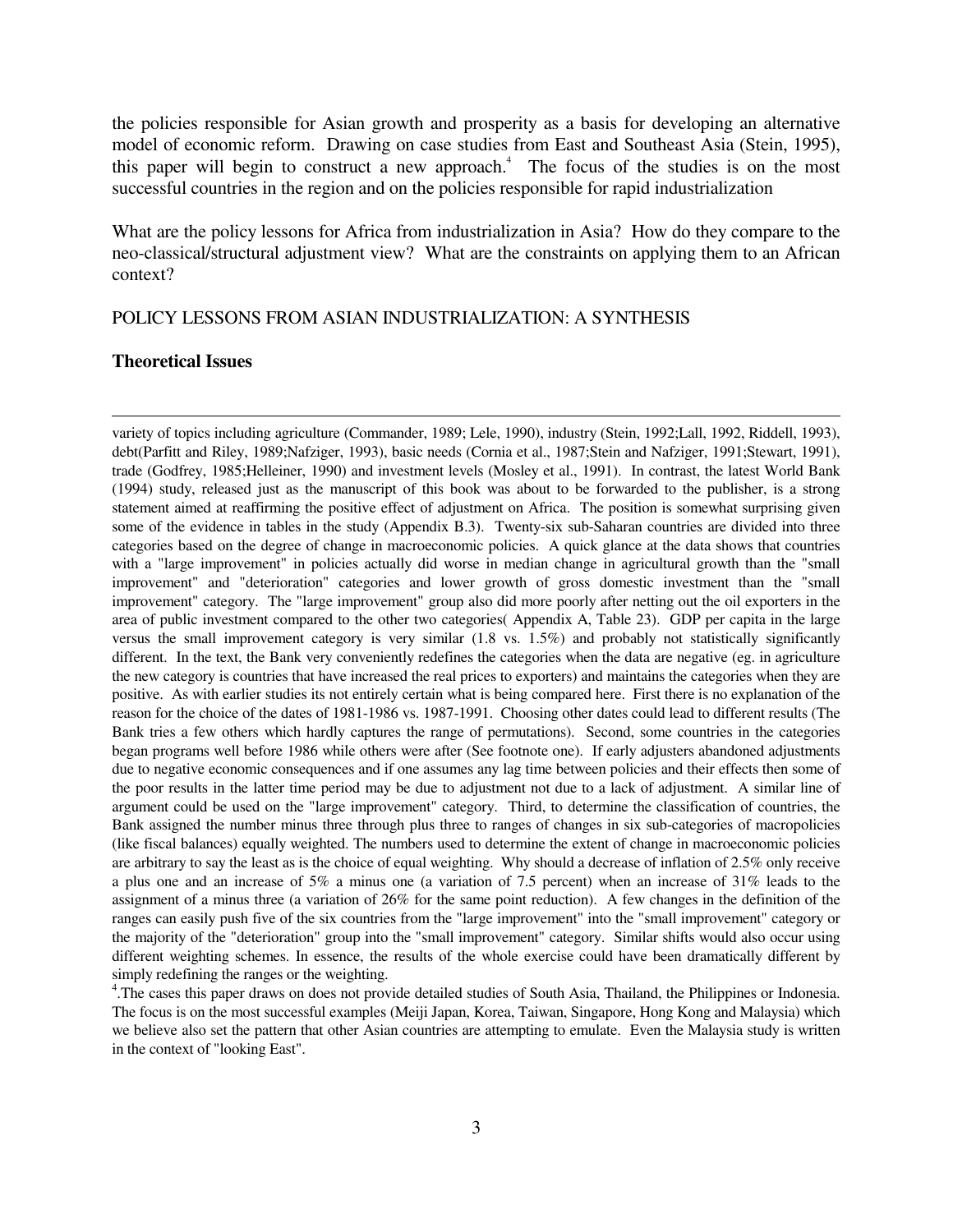#### Identification and Reproducibility

There are two general theoretical difficulties concerning the application of policy lessons from Asia, the problems of identification and reproducibility. Identification refers to the method of pinpointing the factors responsible for industrial development in Asia. Reproduciblility refers to the feasibility of replicating the model or aspects of the model once the identification problem has been resolved. Four issues concerning reproducibility seem critical the uniqueness of international temporal junctures, the specificity of historical economic preconditions, the irreducibility of social attributes and the peculiarity of political alignments. The case studies which I draw on in this paper try to deal with these problems. Identification is handled by causally linking shifts in policy positions to changes in the pattern of industrialization over various stages in each country's development. Reproducibility is discussed by laying out historical, structural and political dimensions of each case with some comparisons to the conditions elsewhere.

In contrast, the neo-classicals deal with the identification problem by imposing a rationally deductive framework which presupposes the importance, dependency and outcome of the interaction between variables. The neo-classical reasoning is syllogistic. In simple terms, undistorted markets are what underlies successful industrialization. Industrialization in Asia has been successful then it must be because they have not distorted markets or at least at some point have reversed historical distortions. Therefore the state must have been neutral allowing their countries to specialize in accordance with their comparative advantage. More recently, in response to the overwhelming evidence of wide scale intervention by states in markets in Asia, a "revisionist" neo-classical position has arisen on the question of identification. The argument in simple terms is that state's policy intervention did not alter what would have been predicted by a Hecksher-Ohlin-Samuelson model of static comparative advantage.<sup>5</sup>

Similarly as Lindauer and Roemer put it:

l

Industrialization in Asia followed the contours of comparative advantage determined substantially by factor endowments...Despite the neo-classical path the policy measures supporting industrialization were far from neo-classical in all but Hong Kong and Singapore. (1993: 12)

The Bank in their study provide a variety of crude tests to try to buttress their position. What is particularly interesting is that some of the results quite clearly support the opposite conclusion. For example, using Syrquin and Chenery's (1989) predicted sectoral shares of value added/GDP (based on average per capita GDP and population) for Hong Kong, Korea, Thailand and Singapore (no data for Taiwan) had significantly higher manufacturing sectors relative to the norm in the 1980s. In the Malaysian case, there was a significant rise in the actual to predicted share between 1969 and 1981. This would seem to illustrate the effectiveness of the state's support for industry. Similarly some of the data reflects the

<sup>&</sup>lt;sup>5</sup>. The two best examples of this are World Bank (1993) and Lindauer and Roemer (1993). The Bank's "Asian Miracle" sums up this position very effectively:

These findings do not imply that governments were not attempting to influence industrial structure. They undoubtedly were. But they suggest that, despite government intentions the manufacturing sector seems to have evolved roughly in accord with neo-classical expectations; industrial growth was largely market conforming.(World Bank, 1993: 315).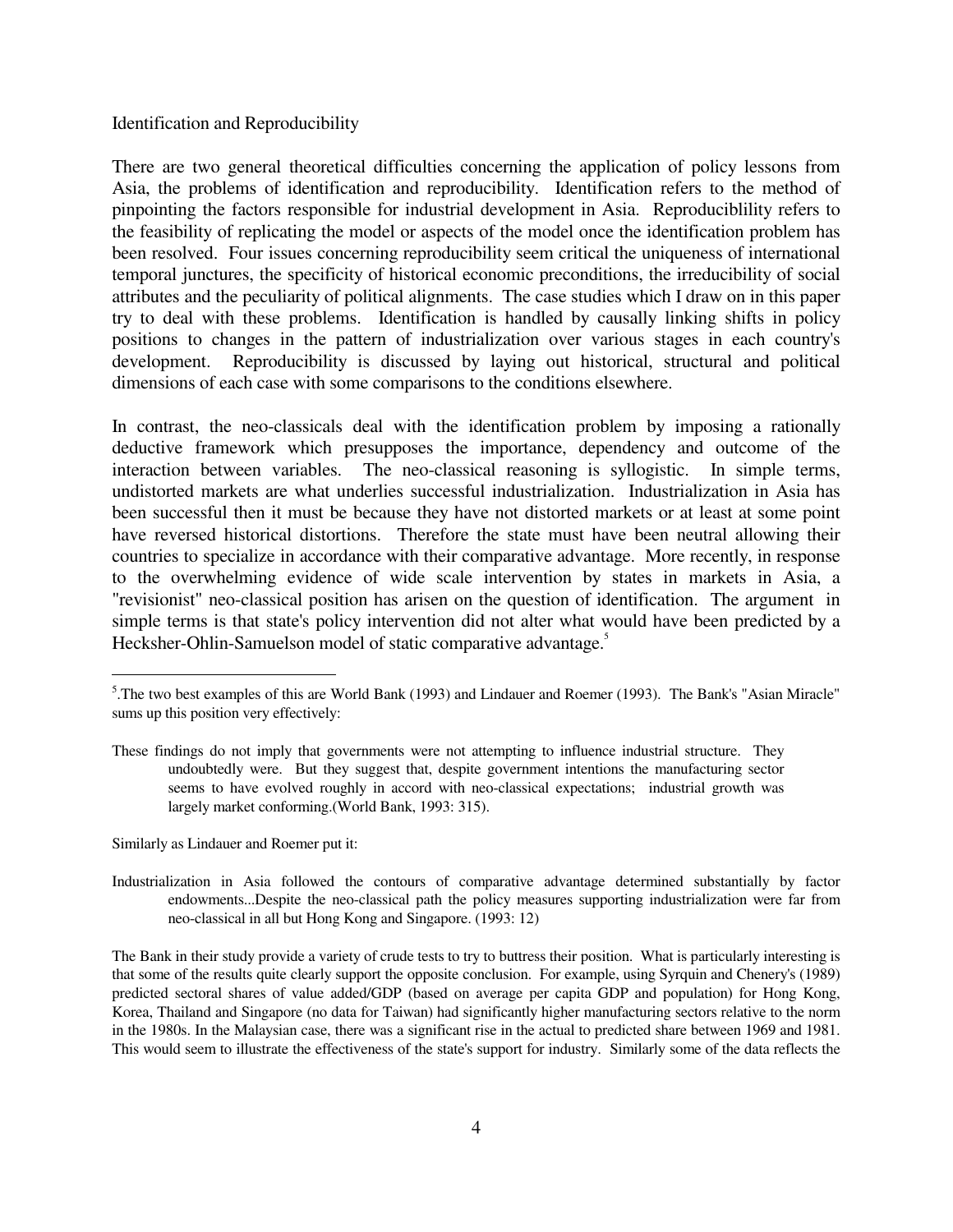The reproducibility problem for a long time was largely ignored by the neo-classicals. In a world in which there was only one successful route to achieving development, rational leaders would eventually recognize the superiority of market led growth. The NICs (Newly Industrialized Countries) would have a positive demonstration effect. This view has shifted somewhat due to the slow pace of economic reform and the resistance to structural adjustment. Neo-classicals began incorporating rational/public choice political economy arguments to explain why governments impose price distorting policies (to capture economic rents and political benefits) and in turn why there were entrenched interests impeding economic reform (Stein, 1994a, forthcoming). As indicated below there may be perfectly sound economic reasons for resisting elements of structural adjustment packages given the contrast between the policies contained in adjustment programs and those used so effectively in Asia.

### Industrial Policy

-

It is important to emphasize the relationship between the state, industrial organizations and markets in the development of Asia. Firms in Asia and elsewhere are institutions which provide a refuge from the vicissitudes of the market. Markets in Asia and elsewhere are social institutions which structure organize and legitimate contractual agreements and the exchange of property rights. Their operation requires broadly defined forms of state intervention. The environment in which firms undertake investment and production can be one which is conducive to the rapid development of industry or one which is hostile. The focus of the industrial policy that has evolved in Asia has

state's heavy support. In Korea, for instance, as indicated in Kim (1995), metal products and machinery were promoted by the government. In 1988 their percentage of value added was almost three times the norm. Of course taking global averages as a hypothetical reflection of what would have happened in a country without the government intervention hardly reflects the pattern of what would have occurred given the particular endowments of each country. In a second test, they find that total factor productivity was on general higher for Japan, Korea and Taiwan than international comparisons which would give credence to the positive contribution argument. However, there was little evidence that sectors more heavily supported by the government had higher total factor productivity. Once again this is a flawed test, since it says nothing about total factor productivity in the sector in the absence of government intervention (eg. it might have acted as a catalyst). A third test looks at the growth of the share of value added relative to the wage levels and value added per worker at the beginning and end of various periods. Hecksher-Ohlin-Samuelson (H-O-S) would predict that for low-income economies sectors that exhibit low physical and human capital to labor ratios (as measured by the low wages and low value added) would be the candidates for the most rapid expansion (negative coefficients). However, an industrial policy would target the expansion of knowledge and capital-intensive sectors as represented by higher wages and value added (positive coefficients). The results of the exercise are mixed with only statistically significant signs for Korea (negative) and Singapore (positive). First, even accepting this problematic exercise at face value, it appears that contrary to the neo-classical assertion industrial intervention did alter the course dictated by comparative advantage in half the statistically significant cases (in Singapore). Second, the results needs to be tempered by a number of considerations. First, the two digit level is rather aggregated and can hide more than it reveals. Second, there is a built in neo-classical assumption that wage levels and value added per worker are good reflections of the relative scarcity of factors of production (for instance it assumes away the kind of state intervention in labor marketssometimes within industries-which was prevalent in Korea and Singapore). Third, if we accept all the assumptions and say that labor intensive industries grew more rapidly, it says nothing about the sectors selected within the broad grouping relative to what have occurred in a H-O-S world. Overall, the above quote reaffirming the neo-classical interpretation of the nature of the industrialization in Asia seems rather hollow in light of the evidence provided.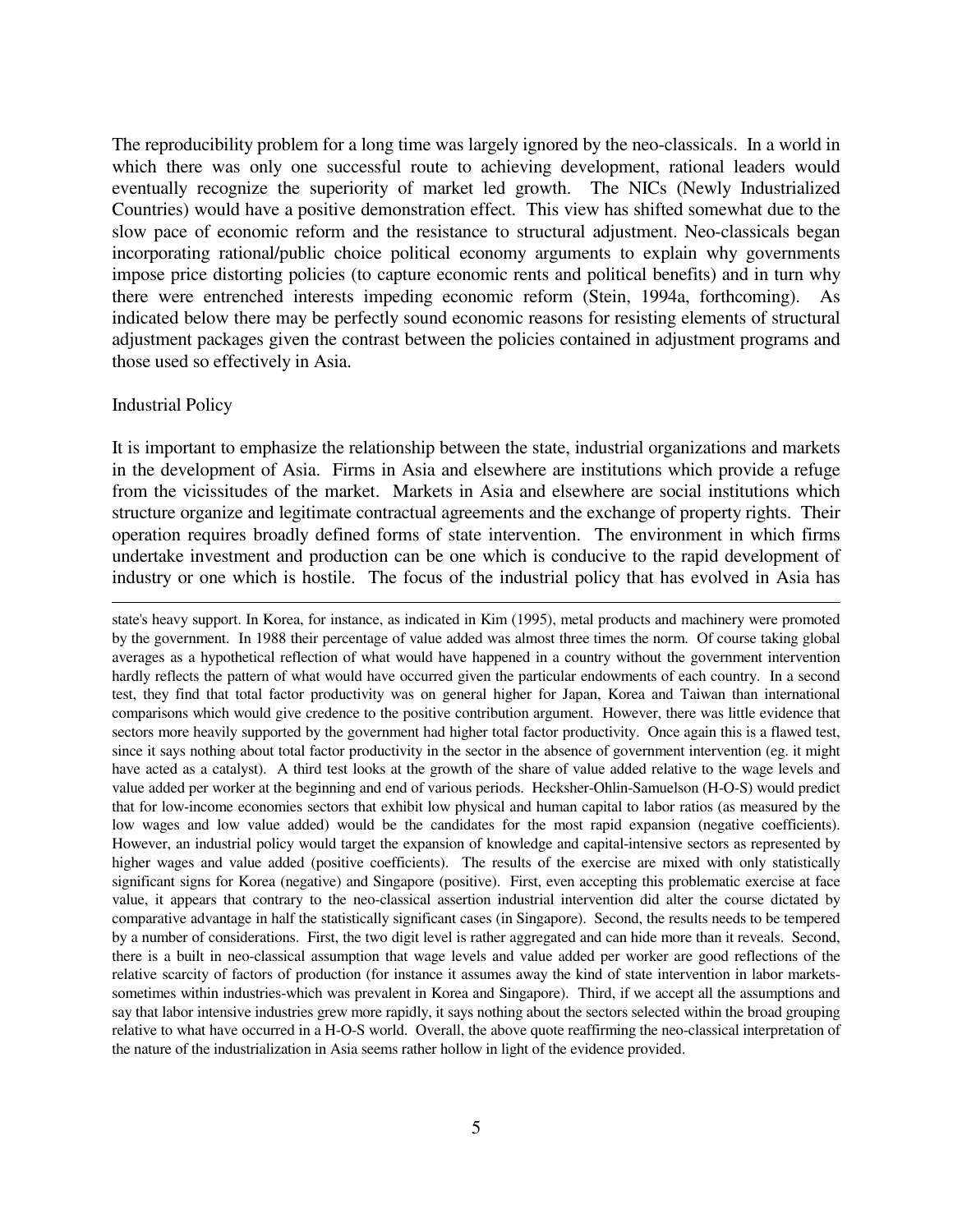been to provide a fostering environment that has permitted industries to mature and prosper.

In contrast, the neo-classical view of markets (which underpins structural adjustment) arises from general equilibrium theory where markets arise spontaneously from the atomistic interaction of selfseeking individuals. Strictly speaking the state is completely unnecessary since markets are simply driven by utility considerations. In the more relaxed versions of neo-classical economics, there is some recognition that property rights are transferred and require some external guarantor like the state. Similarly money is needed as a means of payment. This then provides a need for a state monetary institution like a central bank which like the guarantor of property rights would play only a neutral role (or in monetarist terms would ensure that money expansion does not cause inflation or deflation by setting its growth at the annual rate of the GDP). Beyond this role, state intervention will disrupt the ability of prices to equalize supply and demand.

The aim of structural adjustment in Africa and elsewhere is to reduce the distortions caused by states interference in the operation of markets (See Quarco, 1990 for a more detailed discussion). Tax and tariff concessions need to be removed or at least lowered and equalized so that firms can choose inputs based on prices that reflect the relative scarcity of the factors of production of the country. The government needs to scale back by reducing social spending and subsidies(introducing user fees in education and health care, raising food prices etc.), deregulating markets and privatizing or closing state enterprises. Private property rights need to be carefully defined, impartially applied and guaranteed so that there is no risk of nationalization at a later date.

Exchange rate controls need to be dismantled and currencies should be permitted to float so that the exchange rates reflect supply and demand conditions and permit the unimpeded flow of investment in and out of the country. Financial reforms should focus on raising interest rates to real positive levels to attract savings and to ensure that only projects with a high rate of return will be undertaken. Credit constraints are necessary to reduce price levels and to lower balance of payments deficits (Khan et al., 1990). Reducing government expenditures helps to lower credit expansion and ensures that private sector investment needs will not be crowded out. Once private and other state impediments are removed the private sector driven economy will naturally occur and prosper.

An industrial policy is therefore an anathema to structural adjustment and neo-classical economic theory.<sup>6</sup> This is also reflected in the adjustment/neo-classical view of the firm. Coase and other proponents of new institutional economics describe the firm in neo-classical economics as a "black box" (Coase, 1992). Since prices are the only information necessary to make efficient production and consumption decisions, there is no apparent reason for the existence of business organizations in mainstream theory. As we discussed, the key in adjustment is to ensure that production decisions are put into the private hands, or in other words that the public "black box" becomes a private

l

<sup>&</sup>lt;sup>6</sup>.This is unequivocally stated in the Bank's Asian miracle study. "Our assessment...is that promotion of specific industries generally did not work and therefore holds little promise for other developing economies"(World Bank, 1993: 24). This position also places the study squarely in the neo-classical paradigm and is contrary to the case studies in this book.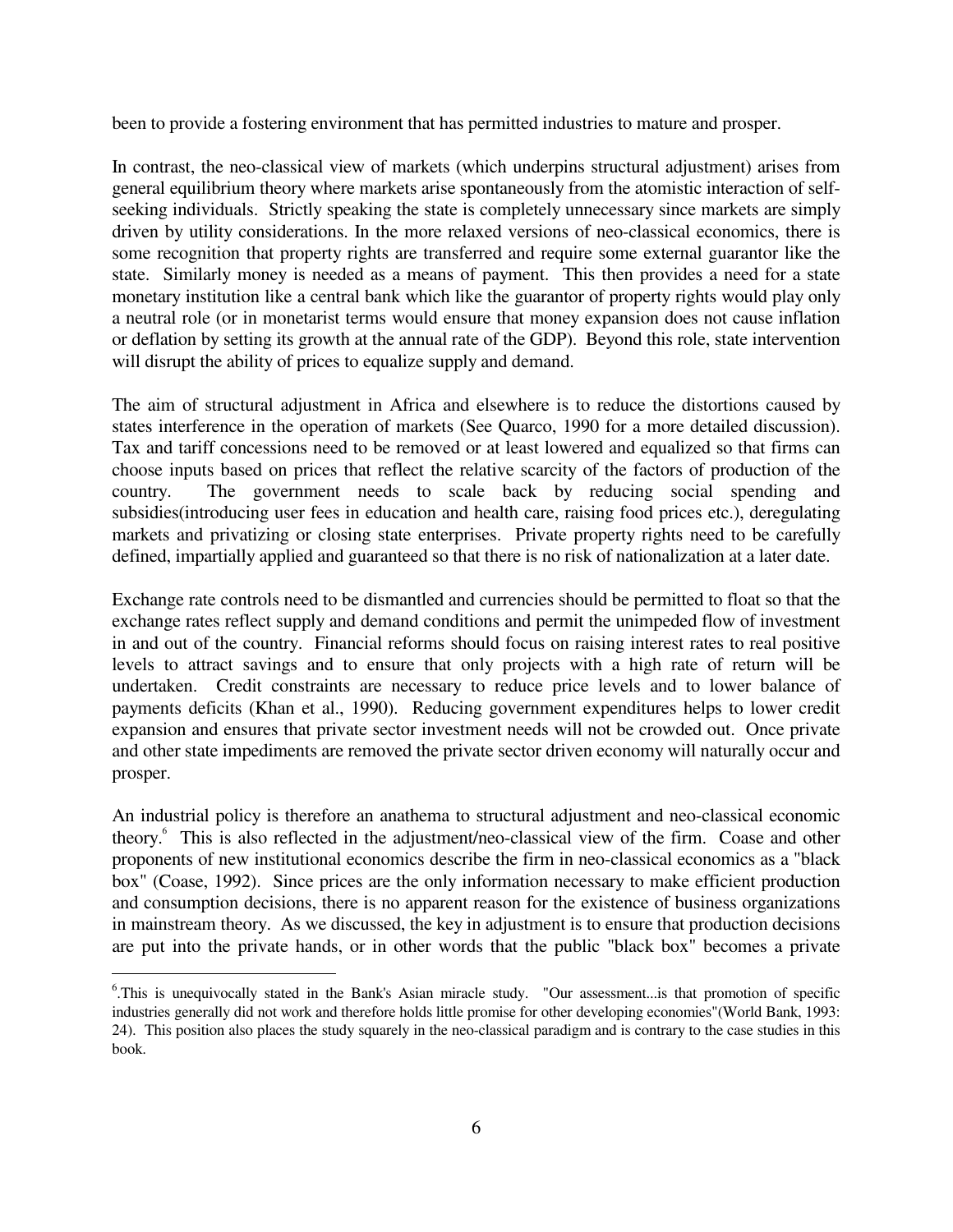"black box". To the adjustment/neo-classical model there is no need for the state to influence the evolution and nature of the structure of industrial organization. As pointed out below and elsewhere (Stein, 1994b, forthcoming), business organizations not individuals play the central role in the production and distribution side of the market. Understanding how the state can promote different industrial structures to encourage more rapid growth and innovation would seem to be an important part of the strategy for Africa's future development.

### **Industrial Strategies in Asia**

It is important to emphasize that there were both constants and significant variations on the policy mechanisms used to promote industrialization in Asia. However even in the relatively open market economy of Hong Kong state policies were central to creating an environment which fostered rapid industrialization. Drawing on the case studies in Stein, (1995), the remainder of this paper will focus on a number of policies in areas including social overhead capital (education, health care and housing), infrastructure, agriculture, labor, trade, foreign investment, credit and finance and the organization of industry. Where possible policy in Asia will be contrasted with the experience of Africa. By way of conclusion we will focus on some of the questions related to the reproducibility of the Asian experience also using the example of Africa.

## Social Overhead Capital

### Education

l

One constant that runs through all of the case studies is the prerequisite for any form of industrialization is a well educated work force. In Meiji Japan primary enrollment rates were increased from a mere 28.1 per cent in 1873 to 100 percent by 1911. All of the countries in the case studies followed a similar pattern of early and rapid increases in enrollment rates. In addition not only did all countries rapidly raise literacy rates but the emphasis was on vocational, scientific and engineering training. Wayne Nafziger (1995) contrasts this pattern to the educational system in Africa, where from colonial times there was an emphasis on skills that would be more useful to civil servants rather than an industrial work force. He also points out that the 48 percent literacy rate in sub-Saharan Africa in 1985 was very low and already reached in Japan in the first decade of the 20th century.

 In all cases, including Hong Kong, the state steadily increased their heavy support of education. In Taiwan, during the crucial phase of early industrialization, government spending increased in 1952 from 7.8 per cent of the total budget to 17.6 percent in 1972. In contrast the austerity brought on by structural adjustment has led to a steady erosion of educational support in Africa.<sup>7</sup> Between 1980 and 1987 spending per student in Africa had fallen from \$32 to a mere \$15.

<sup>&</sup>lt;sup>7</sup>. The Bank in the Asian miracle study recognizes how important public funding was to the expansion of primary enrolment and vocational training and in turn how central these were to the development of a suitable labor force for industry (World Bank, 1993: 192-203). The recognition of this point is not new to the Bank and was emphasized in their 1989 report on sub-Saharan Africa (World Bank, 1989: 77-84). However, the Bank seems to ignore the conflict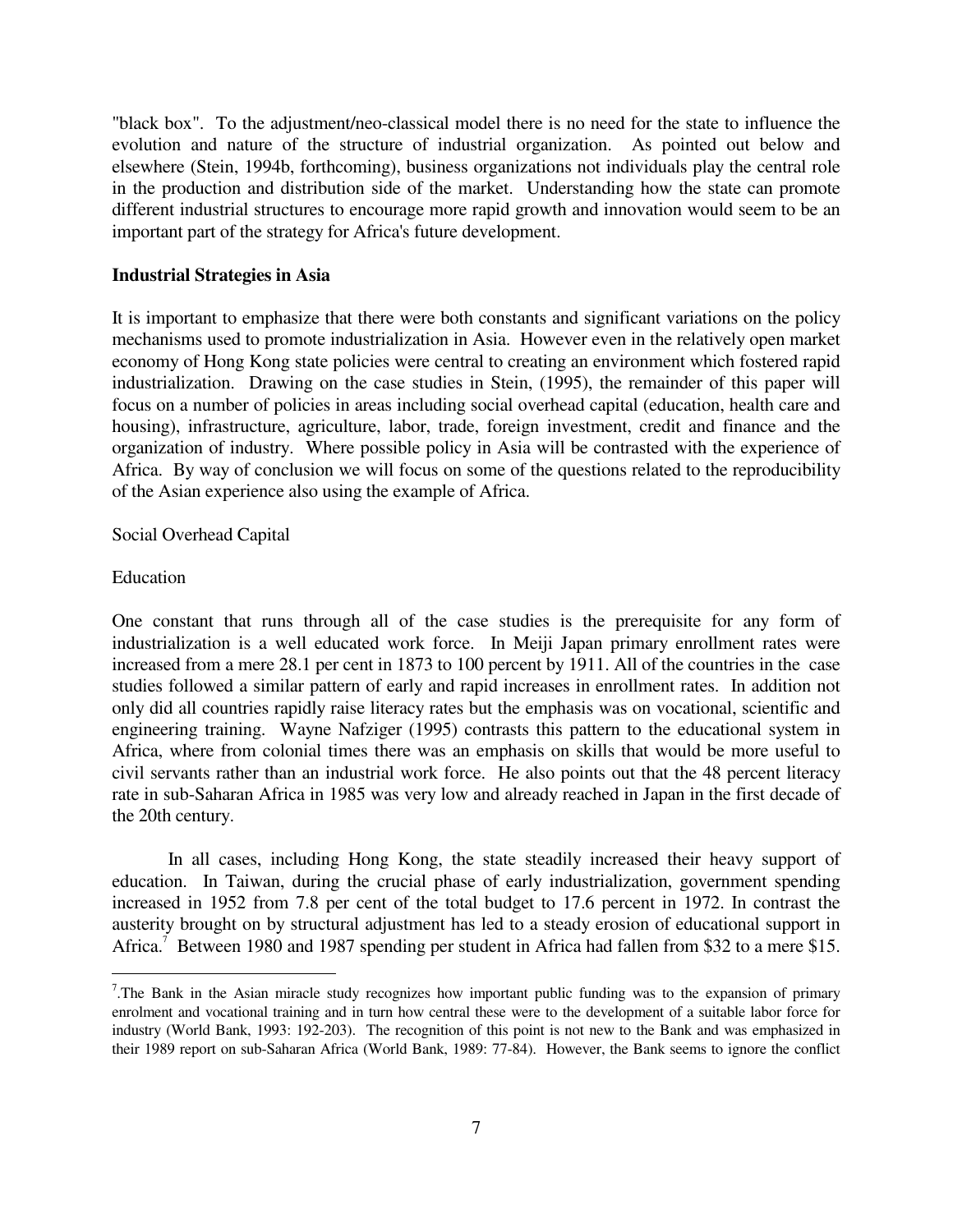This, combined with the introduction of user fees, has led to a steady erosion in primary enrollment rates which fell from 79 percent 1980 to 67 percent in 1990 (Brautigam, 1995).

#### Housing and Health Care

Closely related to education are housing and health care which are not only ends in themselves but important to maintaining a productive labor force. The state in most of the countries examined has played an important role in subsidizing and expanding access to basic health care and housing. Singapore provided the most widespread public investment in housing and medical care. By the early 1980s they housed 80% of the population in subsidized owner occupied units built by the state's Housing Development Board. Health care access was universal and also heavily subsidized. Expenditures in these areas were also important to the legitimacy of the regime, labor peace and widespread support for the state's industrial policy and steadily rose in the early period of development. For example between 1972 and 1980 real per capital state spending on health care rose by 90% in Singapore(World Bank, 1983: 199) In contrast, the austerity of structural adjustment programs in sub-Saharan Africa was taking its toll on social spending. Real per capita government spending on health care in the region fell by 42% between 1980 and 1987. Not surprisingly, given the rising debt load in the 80s, the only rising component of government per capita spending was interest payments. (Stewart, 1991: 428).

### Infrastructure

-

A second constant that runs through all the case studies is the central role of infrastructure in the development of industry and the heavy direct and early involvement by the state in this area. The Meiji government in Japan invested heavily in telegraphs, postal service, water supply, coastal shipping, ports, harbors, bridges, lighthouses, railways, electricity, gas and technical research. In Korea, the government also invested in these areas with nearly 25% of domestic investment between 1963 and 1979 arising from public sector allocation to infrastructural and social overhead capital. In Singapore the state not only vastly expanded traditional infrastructure but through its Jurong Town Corporation provided low cost fully serviced factories available for the rapid establishment of new industrial ventures. In Hong Kong, the government through leasing arrangements (the Crown owns all the land) made land available for industrial estates at a fraction of their market value. The government has also been active in other areas of infrastructure with a mix of ownership, subsidization and close regulation when infrastructure has been privately

between demand managed stabilization aimed at meeting fiscal and monetary targets in Africa and the need for supply inducing government expenditures such as increasing investment in education. So far, the emphasis has been on austerity and stabilization with consequences discussed below. Despite the Bank's comment that "public spending on health and education did not decline in the adjustment period" (World Bank, 1994: 9) the data provided in tables in their new study seems to indicate otherwise. The median expenditures of education as a percentage of GDP fell in all categories between 1981-86 and 1987-90. Overall in fourteen countries in which data was provided the median decline in the change in real educational expenditures was 4.6% from 1980-83 and 1987-89 with decreases of 70.3% in Nigeria and 64% in the Gambia (two countries in the Bank's "large improvement" category) (World Bank, 1994: 171,172).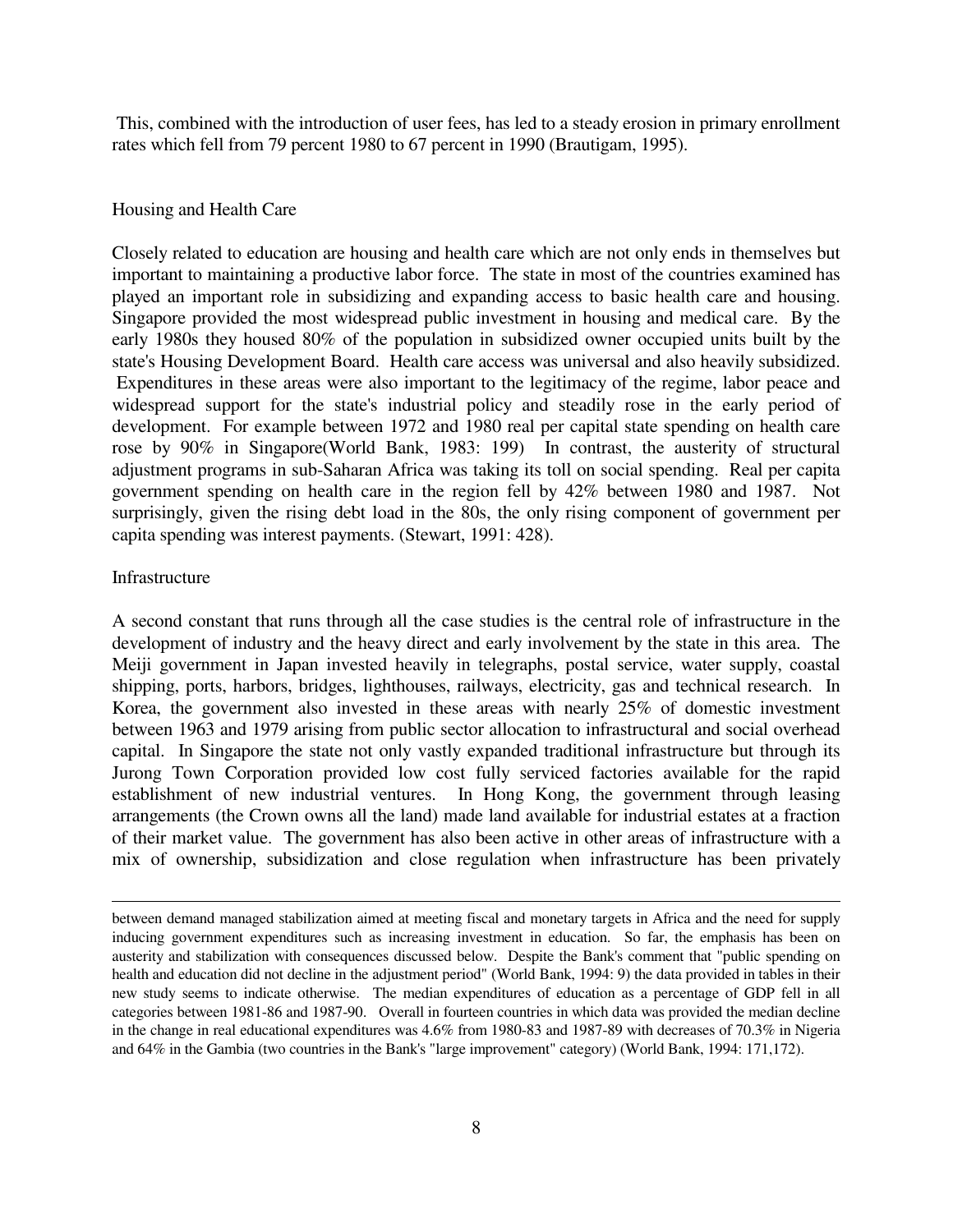controlled. In Taiwan the KMT inherited an intricate network of roads, electrical plants and harbors but rapidly expanded them to increase the capacity in all areas of infrastructure. By 1952 the density of transport infrastructure was already many times greater in Taiwan than even middle income sub-Saharan Africa countries like Cote d'Ivoire.

While the World Bank, in theory, has recognized the importance of infrastructure to reducing business expenses (World Bank, 1989: 115), in practice the emphasis on austerity and meeting the government credit targets of adjustment programs has led to significant declines in state investment in a number of sub-Saharan countries in the 1980s.<sup>8</sup> Mosley and Weeks (1993) provide strong empirical support to the importance of expanding infrastructure. As a proxy for infrastructure expansion they examine the impact of the direction of public investment in twenty-eight sub-Saharan Africa countries between 1980 and 1990. The ten countries with increasing public investment did significantly better in the growth rate of real GDP, overall investment and exports compared to the eighteen countries with a declining rate.<sup>9</sup>

## **Agriculture**

l

Many of the agricultural policies embedded in structural adjustment programs seem at variance to the experience documented in the case studies. From the perspective of industry, the focus of adjustment is to encourage the export of cash crops with mechanisms like devaluation, increasing the terms of trade in favor of agriculture, raising incomes which will assist industry by providing demand linkages and savings through voluntary rural credit institutions and encouraging agroprocessing as the basis of industrialization. Liberalizing input and output markets will assist this process (eg. gains from privatizing procurement markets, more effective allocation of fertilizer and insecticides, etc. will encourage higher producer prices and more efficient production). Overall the emphasis seems to be a market-centered strategy with the pace and direction of industrialization captured by the internal dynamics of agriculture.

This approach has more to do with the theoretical realm of neo-classical axioms than the agricultural-industrial interactions of the countries of East Asia. In general policies related to agriculture involved heavy state intervention in the provision of inputs, procurement and pricing, land reform, significant levels of public investment and a general subservience of agriculture to industry in the early stages of industrialization. In Meiji Japan, a land tax accounted for more than 80% of central government revenue up to 1882 with net resource outflows through 1922. Despite this productivity rose significantly, due largely to public investment in research, extension by veteran farmers and agricultural school graduates who diffused the latest techniques and seed

<sup>&</sup>lt;sup>8</sup>. In a rather extreme example capital spending by the Malawi government (an early adjuster) plunged by 58% between 1980 and 1989 in real terms. Malawi was one country that very heavily emphasized government austerity.(Mosley and Weeks, 1993: Appendices A & B). From a broader perspective, 17 out of 26 countries in the percentage of GDP allocated to public investment between 1981-86 and 1987-91 (World Bank, 1994: 251).

<sup>&</sup>lt;sup>9</sup>. The figures were respectively 4.0% vs. 1.8%; 3.2% vs -.6%; and 4.6% vs. -.2%. The differences between the sample means of investment and export growth were significant at a 1% level and in the case of GDP growth at the 5% level (Mosley and Weeks, 1993: Table 6).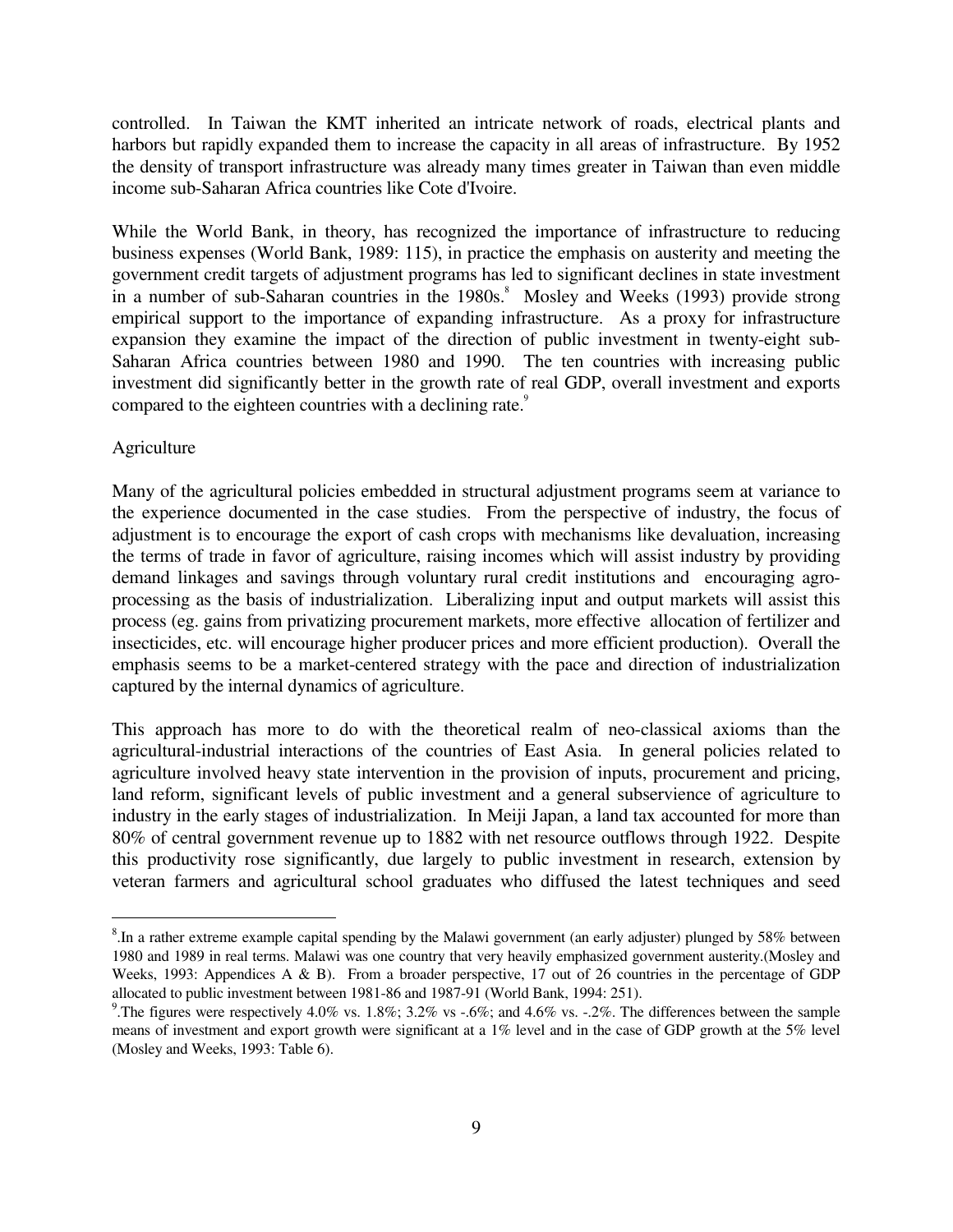varieties to the literate farm population. Food prices were kept low (keeping industrial wages down) through large scale imports from Japan's colonies.

In Korea, the policy of "industry first" gradually evolved into a more balanced relationship between industry and agriculture. In the 1960s the state through forced procurement deliberately kept grain prices low to encourage the migration of labor to support labor-intensive manufacturing and to keep real wages down. At the same time, there was heavy public investment in infrastructure, research and extension services. Toward the end of the decade, the demand for rice was exceeding the supply leading to a rise in rice imports. The government implemented a more balanced approach by using price supports to prop up the income of farmers without passing on the cost to urban workers, allowing them to contain wage increases and keep labor intensive industries competitive. At the same time they augmented their investment levels in agriculture, subsidized fertilizer and pesticide inputs and assisted the organization of cooperatives.

In Taiwan, land reform played a pivotal role in promoting rural equality. Through the removal of the landlord class, the state was in a good position to squeeze agriculture. Once again the government encouraged policies significantly different than those typically found in adjustment packages. Rice prices were kept artificially low to sustain low urban wages. Fertilizer was exchanged on a barter basis. Farmers were also required to pay a land tax in kind and to meet a state imposed rice quota which paid prices which were 25 to 30% below wholesale levels. Unlike Africa with its emphasis on extension services, Taiwan stressed state supported agricultural research. As in Korea, the industry first approach gradually evolved toward a more balanced system using price supports to raise the income of farmers.

Despite the low prices to farmers, productivity steadily increased through the mid-60s. Deborah Brautigam (1995) explains this as a product of policies that reduced the uncertainty of farmers while continually investing in agriculture. In contrast, adjustment emphasizes the liberalization of inputs and outputs which greatly augment uncertainty. Similarly, the emphasis on austerity and meeting government spending targets has frequently led to a decline in public investment in agriculture.

Tanzania provides a case in point.<sup>10</sup> In the mid-80s, Tanzania began dismantling its state monopoly on the procurement of grain and edible oils by opening it up to private traders. While production of maize grew modestly up to 1989, by 1992 the level had fallen back to the numbers of the 1985/86 growing season (Putterman, 1993: 15,19). In many ways, the example of grain production reveals the weaknesses of the strategy of adjustment, where production becomes subject to the vicissitudes of the market. First maize prices paid to farmers showed considerable fluctuations over the period, falling by nearly 50% in real terms between 1983/84 and 1988/89 and then subsequently rising by more than one-half by 1991/92. Second the removal of subsidies and massive devaluations

l

<sup>&</sup>lt;sup>10</sup>.Tanzania, which was one of the staunchest critics of adjustment, signed a standby agreement with the International Monetary Fund in 1986. In the same year they initiated the first structural adjustment program. In actuality, a number of liberalizing measures were undertaken prior to 1986, partly in preparation for the accord. For a detailed discussion of the period see Campbell and Stein, 1992.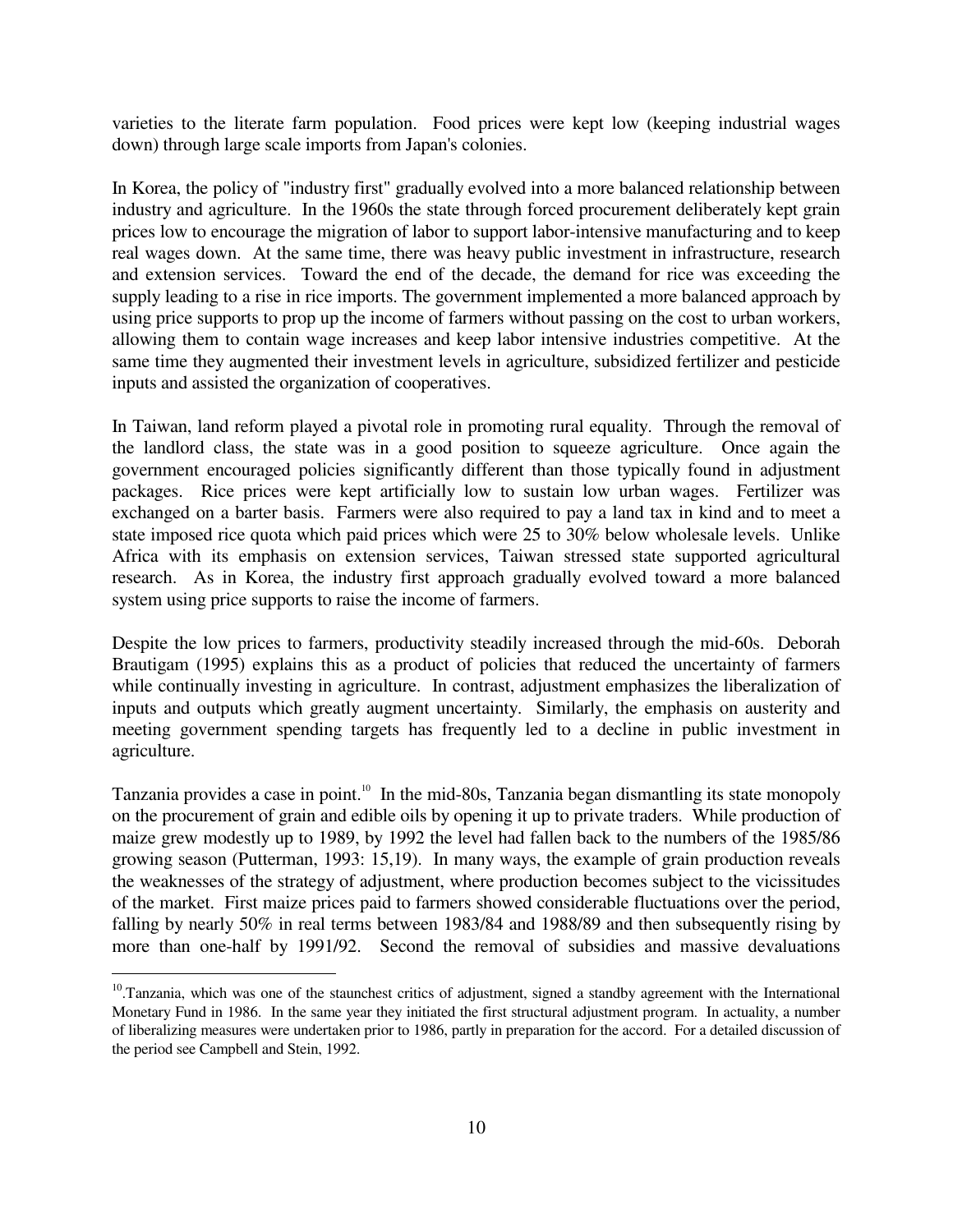undertaken to meet Fund targets, led to a tripling of fertilizer prices between 1990 and 1992. The impact of the price increases, combined with severe cutbacks in credit availability, caused reductions in already low input usage with implications to yields.

Third, due to a paucity of private traders and the vagaries of the rural road system, many farmers were being subjected to monopsony pricing. Only the wealthiest farmers had access to transportation to take grains to more competitive distant markets. Prices were often 50% higher in more central locations. Some areas that were large surplus regions were in danger of becoming net importers of food (Putterman, 1993: 16-18,24,25,38). The low density of rural roads, lack of application of fertilizer and pesticides, absence of technologically advanced seeds, poor transportation options, paucity of irrigation infrastructure, absence of agricultural research facilities are just a few of the obstacles that are not addressed by adjustment and have in many ways become more difficult to implement in the current climate of Fund and Bank imposed austerity.<sup>11</sup>

### Labor Policies and Wages

l

As opposed to the neo-classical/adjustment emphasis on the "undistorted" operation of markets, where prices reflect their scarcity values, we find that the state constantly intervened in markets often to the advantage of industry. Labor markets are no exception. Real wages, in almost every case, were kept low and generally below productivity increases. The mechanisms used included the careful squeezing of agriculture to maintain a steady flow of new entries into the labor force, restricting union activity, setting up councils to review wage disputes, carefully regulating the price of wage goods like rice (as discussed above) and the provision of social goods (Singapore providing the most extensive example) which encouraged the acquiescence of labor. The wage policy was also part of a strategy of dynamic comparative advantage where wages were deliberately kept low until the government could induce the organization of a sufficiently large capital intensive/higher value added mass of industries.

In Africa, real wages plummeted due to a combination of devaluations, inflation and austerity. In Tanzania, for example, the minimum hourly wage had fallen to a mere \$.054 by the end of 1989 (Stein and Nafziger, 1991: 183). In Nigeria, in the same year, textile workers were earning only \$.16 per hour compared to \$.58 in India for comparable labor. While theoretically this should make industry more competitive, the decline has occurred without regard to living standards and the impact on productivity as formal sector salaries become insufficient to support even a subsistence  $level<sup>12</sup>$ 

<sup>&</sup>lt;sup>11</sup>. The importance of these variables are supported by empirical studies. For example, Chhibber (1989), examining data from India from 1954/55 to 1977/78, finds that the long run elasticity of supply with respect to non-price variables is three times as high as the price elasticity.

<sup>&</sup>lt;sup>12</sup>. In Tanzania the real minimum wage fell by 33% from mid-1986 to the end of 1988. In May 1988, the minimum wage would only purchase 1.3 kilograms of maize meal per day or around 40% of the calories necessary for a family (using this highly unbalance diet as a nutritional source). In household surveys the amount spend on food on average for a family of four was six to eight times the minimum wage. As a result formal sector employment was primarily being used as a conduit for informal activities (miradi) rather than as an end in itself with negative implications to productivity. For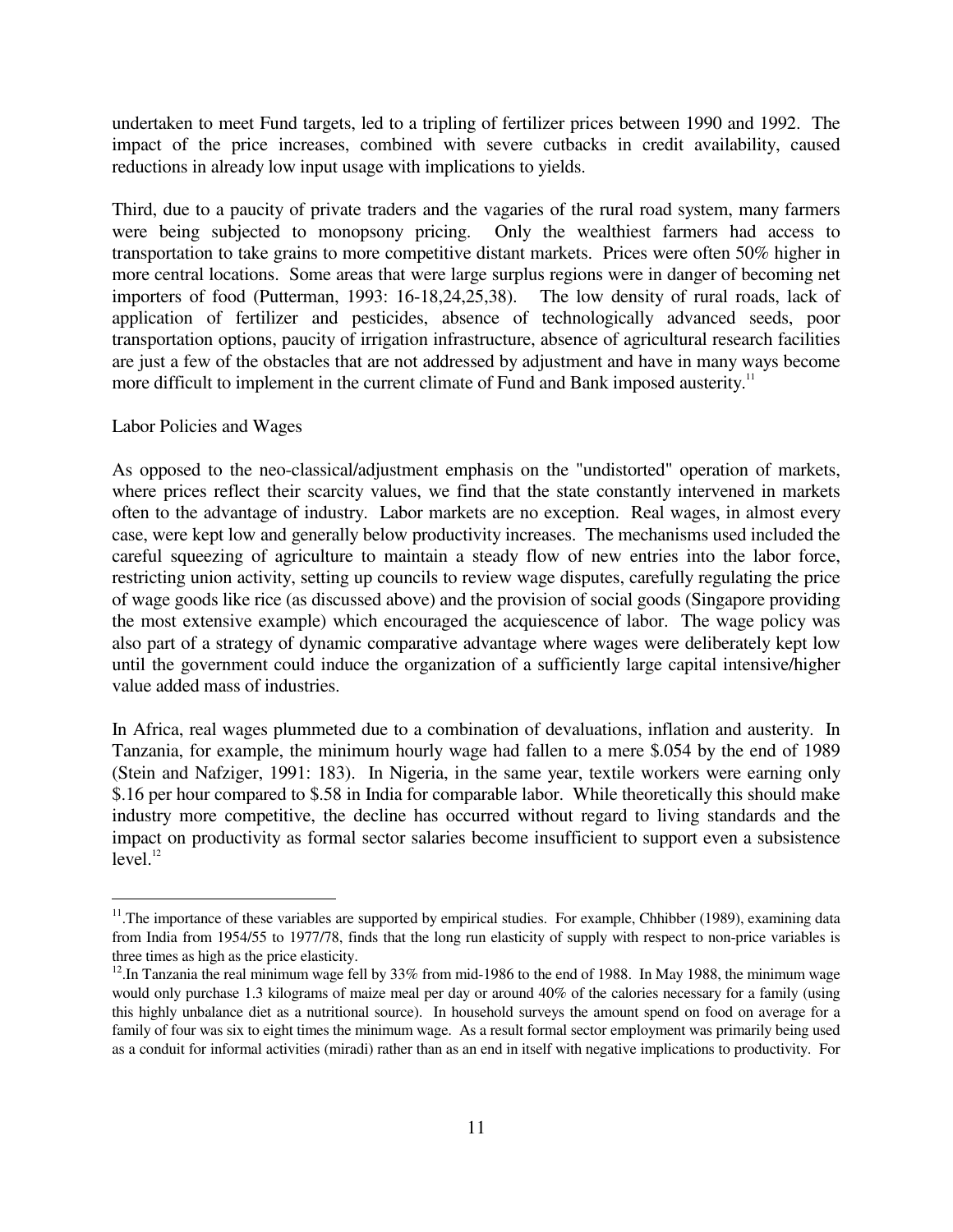Trade Policy and Exchange Rates

The thrust of the Bank's view of trade has been that import-substitution is largely a liability. Countries that shifted more rapidly to export-orientation avoided the burdens associated with import-substitution (inefficiencies, lack of competitiveness of these industries, resistance from domestic interests to lowering trade barriers etc). In their view, the move to export oriented industrialization was less of a policy shift and more a scrapping of disincentives to export.<sup>13</sup> In practice structural adjustment has followed the Bank's view of policies in Asia, by emphasizing the removal of import quotas, the lowering and equalizing of tariffs and removing export taxes.<sup>14</sup>

In contrast, the case studies indicate that import-substitution often had positive consequences and did not disappear with the emphasis on exports. In places like Korea, import-substituting industries receiving protection were threatened with the removal of protection if they did not begin exporting after a period time. Successful industries were able to maintain a two-tiered system where profits were supported by the higher prices on the domestic markets while maintaining competitive prices on international markets.

Export orientation was not the product of neutrality but of heavy promotion which often exceeded continuing levels of import protection. In Korea, export industries not only obtained tariff exemptions, they were also the recipients of income tax reductions, state financing of imports, favorable depreciation allowances, tax rebates on imports, subsidized interest rate loans, foreign currency loans and export insurance. The government set annual targets and used a combination of moral incentives and augmented subsidization when actual levels fell below their targets. Agencies were organized to set up trade fairs, dispatch trade missions and to host foreign business visitors. Private trade conglomerates were promoted to strengthen international marketing. As opposed to

-

The Bank does not provide any evidence to support this assertion by systematically evaluating the level of subsidies vs protection. The only information directly on this question is provided in Table 3.6., from a 1977 study of Korea by Larry Westphal. The table provides the ratio of the effective export exchange rate relative to the effective import exchange rate taking protectionism and subsidies into account. In every year from 1958 to 1975, the ratio exceeded one sometimes by very significant percentages. It would seem that this would indicate a bias in favor of exports which would contradict their assertion. One can only venture the hypothesis that in view of the vast evidence that indicates that the state intervened on the import and export side, the Bank wants to argue that somehow the "distortions" were offsetting so it was as if they did not intervene at all. In effect they can still promote the standard neo-classical based reform package of encouraging neutrality in the trade regime.

 $14$ . According to Mosley and Weeks (1993), 17 of 23 African countries surveyed undertook adjustments of this nature.

a more detailed discussion of this see Stein and Nafziger, 1991: 182-185.

<sup>&</sup>lt;sup>13</sup>.In the new "Asian Miracle" study, the Bank moves slightly away from its earlier view that there was a neutrality of incentives to the recognition that Asian states actively promoted exports. However, the effect was the same since they counterbalanced the protection of imports. To quote the study:

Thus while incentives were largely equal between exports and imports this was the result of countervailing subsidies rather than trade neutrality; the promotion of exports coexisted with the protection of the domestic market. (World Bank, 1993: 22)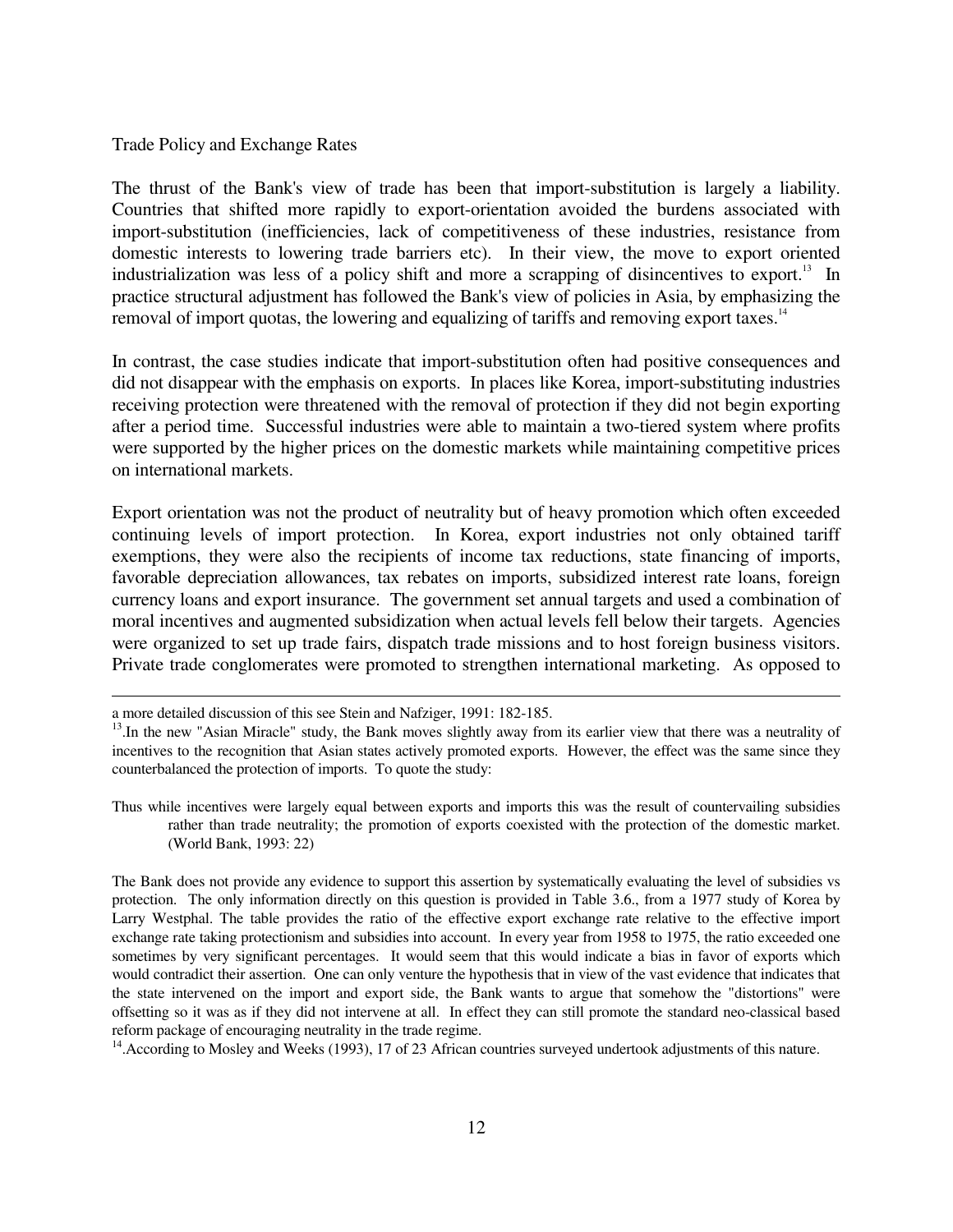the adjustment induced rapid destabilizing devaluations of African currencies in recent years, Korea maintained a more stable nominal rate of exchange using a combination of moderate devaluations and subsidies to ensure a steady return per dollar of exports.

In the mid-60s, Taiwan and Korea faced a similar situation to the one currently confronting Africa. After significant devaluations (partially due to pressure from U.S. aid agencies) and the liberalization of inputs, needed to support export production, exports were still not internationally competitive. Even in labor-intensive sectors like cotton textiles, they could not compete with Japan which had higher wages but even higher productivity providing them with lower unit labor costs. The countries faced a choice, they could lower real wages and unit labor costs through further devaluations or they could subsidize exports providing time to raise productivity to lower unit labor costs (Amsden, 1994: 20). They chose the second option with astounding results. In Korea, for instance, exports surged from \$55M in 1962 to \$27B two decades later.

On the import side, Linda Lim (1995) notes that the import-substitution phase was important in Singapore in the training of government officials on the usage of incentive schemes; schemes which proved important in the promotion of export oriented industry. In Taiwan and Korea it is quite clear that import substitution did not disappear with the shift toward export intensive industries. In Korea imports were restricted up to 1967 on a positive list basis. After adopting a unified exchange rate system in 1964, the government shifted to a policy of encouraging intermediate and capital goods imports by the export sector while continuing to restrict consumer goods. After 1967 Korea moved toward a negative list system. As the government supported the development of intermediate and capital goods production in order to deepen industrialization, targeted industries were given infant industry protection. Beginning in the late 60s, Korea began to restrict imports and were rapidly moving toward self-sufficiency in this area by the end of the 1980s. In nominal terms Korea did lower tariff levels between 1968 and 1978, but the effective rate of protection actually rose over the period showing enormous variation from industry to industry and didn't look anything like the uniformity promoted in adjustment packages (contrary to the myths of neoclassical economics). Taiwan followed a similar pattern of successful export orientation with import-substituting protectionism.<sup>15</sup>

## Foreign Investment

l

Japan, Taiwan and Korea emphasized local capital accumulation and resisted large scale direct foreign investment. In the most extreme case, Meiji Japan virtually banned foreign investment between 1868 and 1891. Adjustment, in contrast, encourages an open door policy and the

<sup>&</sup>lt;sup>15</sup>.The "Asian Miracle" study argues that despite the obvious level of protectionism in countries other than Hong Kong and Singapore, there is little evidence of distortion compared to other regions. In 1985, overall tariffs plus para-tariffs in three countries (Korea, Malaysia and Taiwan) are less than almost any other developing country region. There are obvious problems here. As we argued above there has been considerable reductions in nominal levels in recent years in places like Korea. A more interesting comparison would be to examine protectionist levels used during the earlier period of industrialization particularly in Korea and Taiwan. Obviously what is important from an African perspective is how they got where they are not what the tariffs are after they have already arrived.(World Bank, 1993: 298-301)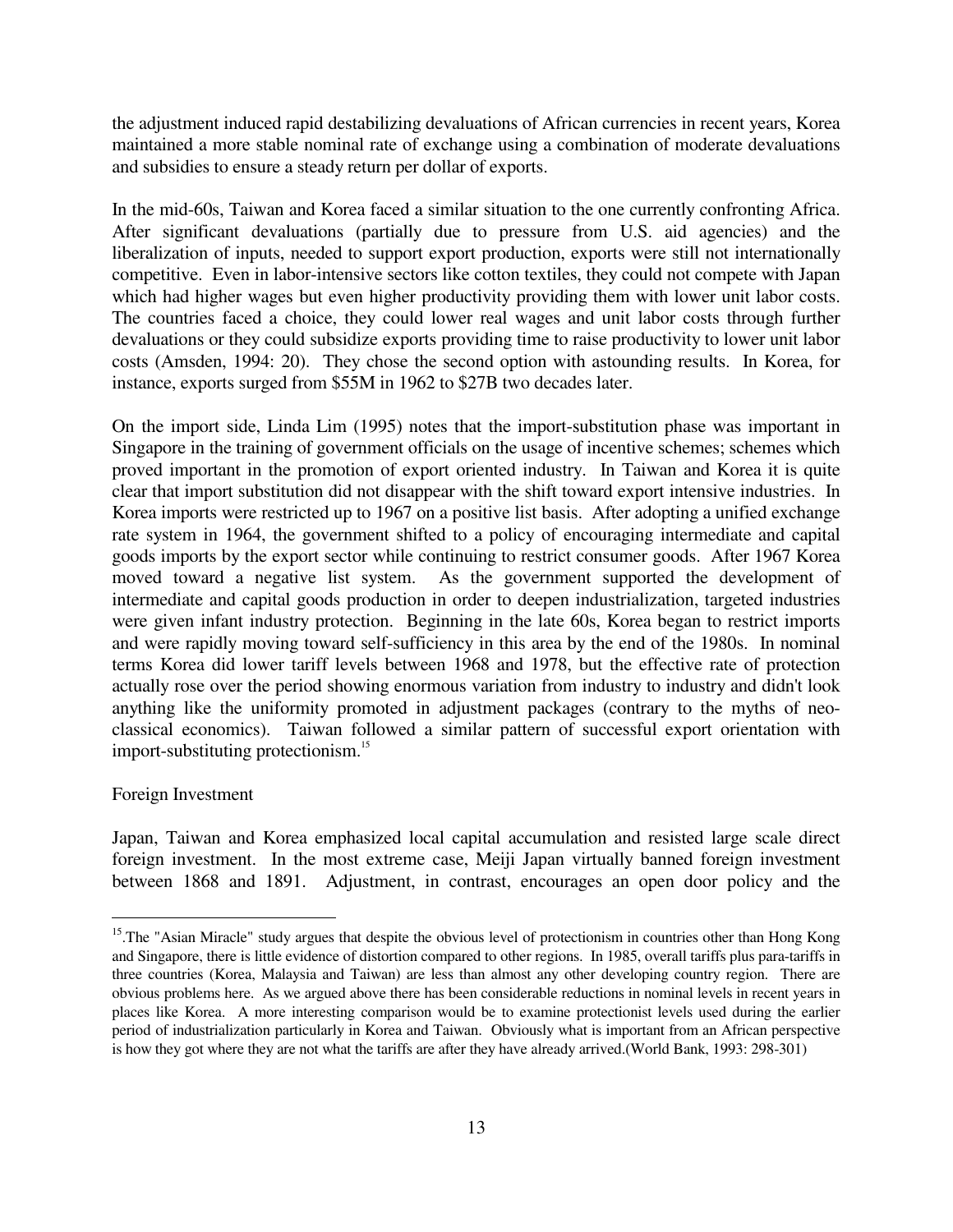institution of new legal guarantees that protect against nationalization and ensure the repatriation of profits (even with the new legislation there have been few takers).

One country seems to fit the pattern of foreign capital induced industrialization. Foreign investment dominated industry in Singapore. In 1960 less than 30% of total equity in manufacturing was foreign owned. By 1980 international capital controlled 76% of all output and 86% of all exports in the manufacturing sector. At the start of industrialization, unlike Africa, capital was not in short supply. However, like Africa, industrial entrepreneurs, technological expertise and international marketing assets and distribution channels were in short supply. Multinationals were tapped for these components. While maintaining an open economy, the state hardly took a laissez faire approach and constantly intervened with inducements to encourage international capital to move up the industrial ladder. For this purpose they used a series of incentives including joint ventures to lower risk, tax concessions, the provision of inexpensive infrastructure, heavily subsidized training and education and by providing a stable and friendly business climate. Wages were kept low and excess demand for labor encouraged so that as capital for higher technological industries became available the country could curtail investment in labor intensive industries.

Attempts to emulate Singapore's approach have proved difficult. In Malaysia foreign capital was induced to locate into exporting zones. However, some studies have indicated that the zones have remained enclaves with few if any linkages to the rest of the economy. As a result, Malaysia is now looking at the strategy employed in Korea and Taiwan (Edwards, 1995).

## Credit and Finance

l

The case studies indicate that while interest rates were positive or moderately negative in real terms<sup>16</sup> in many of the countries over many of the years examined, the financial systems did not operate in any way like the neo-classical/adjustment view. First, interest rates on the investment side were heavily subsidized to priority sectors. In Korea, for example, interest rates were subsidized by as much as 75% on loans to exporters. Second, the determination of the recipient of loans was not by market forces but through the direct allocation of credit to priority sectors. In Korea "policy loans" with exceptionally low interest rates and lenient repayment terms were allocated by government operated development banks. In the early days of industrialization, they accounted for half of total bank lending. In Taiwan, during the 1970s, banks extended 75% of all loans to industries targeted by government planners.

Third, following its monetarist roots, the focus of adjustment is on meeting financial targets in the area of monetary growth rates and government deficits in order to maintain price stability and to ensure that private sector investment is not crowded out. In this view, countries that have low or no

<sup>&</sup>lt;sup>16</sup>. The World Bank (1993) provides data on the real interest rates over various periods mostly between 1970 and 1991 except for Japan which is dated from 1953. Only Japan at -1.12 for 1953 to 1991 and Hong Kong for 1973 to 1991 show negative average rates. Of course focusing on other periods such as the pre-1965 years in Korea would also reveal negative rates. (p.206)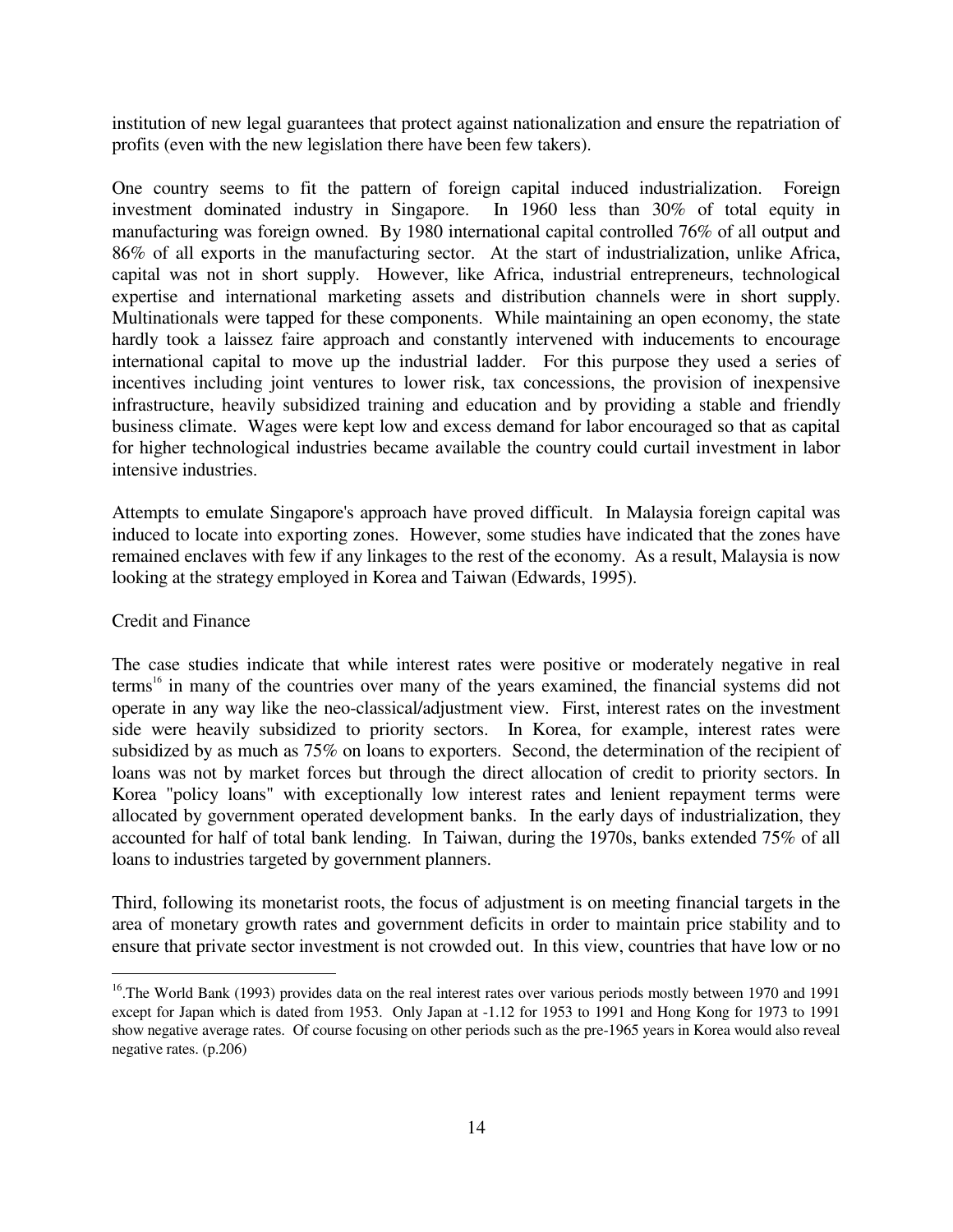government deficits and expand money supplies at the rate of growth of GDP, will have higher growth rates and stable prices. What is quite apparent from even a cursory look at the data that there was no fixed relationship between deficits, money supply growth, price levels and growth rates. While all of East and Southeast Asia on average performed better than other developing countries over the past few decades, inflation rates, government deficits and money supply growth showed considerable variation. For example, between 1970/72 and 1986/88 Malaysia's  $M2^{17}/GDP$ ratio tripled while its per capita GDP grew by half. Thailand had per capita GDP growth of twothirds while its M2/GDP ratio doubled. However, Korea's M2/GDP ratio grew by only quarter while its per capita GDP tripled. Yet Taiwan had similar GDP per capita growth as Korea but its M2/GDP ratio increased by two and one-half times over the period(Lindauer and Roemer, 1993, p.121,136,137)! Inflation also seemed to have little correspondence to performance and money supply growth. Malaysia with its high money supply expansion had the lowest inflation with its average CPI increasing at only 3.4% per annum between 1961 and 1991. In contrast, Korea with a much lower money supply growth and a higher GDP expansion had an inflation rate of 12.2% per annum over the same period. Sub-Saharan Africa's inflation rate, by comparison, was 20% per annum between 1961 and 1991 (World Bank, 1993: 110). One must ask, if Africa had managed to lower the average inflation rate to the Korean level would it have made a difference in the pattern of growth and investment? It is highly doubtful. Short of the destabilizing impact of hyperinflation, (which can be brought on by IMF induced devaluations) it would appear that growth is compatible with a wide variety of inflation rates.<sup>18</sup>

Fourth despite positive real interest rates, savings levels showed considerable variation with Korea generally on the lower side and Singapore on the higher side.<sup>19</sup> What is perhaps more important in explaining savings rates is the institutional context (broadly defined). On the savings side, one can point to a variety of factors. East and Southeast Asian countries were able to put in place secure (government backed) financial intermediaries with low transaction costs for small savers (eg. postal savings system). In some cases, governments were able to mobilize large pools of savings at the work place (Singapore's provident fund). In other places, such as in Japan, savings habits were part of a pattern of maintaining wealth intact for several generations. Spreads were carefully maintained by government regulation to ensure that savers received a significant part of the prevailing interest rates (World Bank, 1993: 217). In contrast, adjustment in Africa has often pushed deregulation with severe consequences. In Ghana, for instance, deregulation of the banking system in 1987 led to a significant rise in bank margins with a resulting drop in interest payments to depositors (Abbey, 1991: 524).

l

<sup>&</sup>lt;sup>17</sup>.M2 is a broader definition of money supply and usually includes narrow money such as currency in circulation and demand deposits as well as quasi-money which is generally comprised of savings and time deposits.

<sup>&</sup>lt;sup>18</sup>. There was also wide variation on the level of deficits with countries like Malaysia running significant deficits into the 1980s although countries like Singapore and Taiwan after the early 1970s were very conservative. The question that needs to be answered is not what is the level of the deficit but what is being supported by the deficits and could there be a better use for the credit.

<sup>&</sup>lt;sup>19</sup>.In 1982, for example, Singapore had a gross savings rate of 41% while Korea's was only 24% (World Bank, 1984: 227). Dornbusch and Reynoso (1993), drawing on the literature, find no evidence that positive real interest rates raise the level of savings.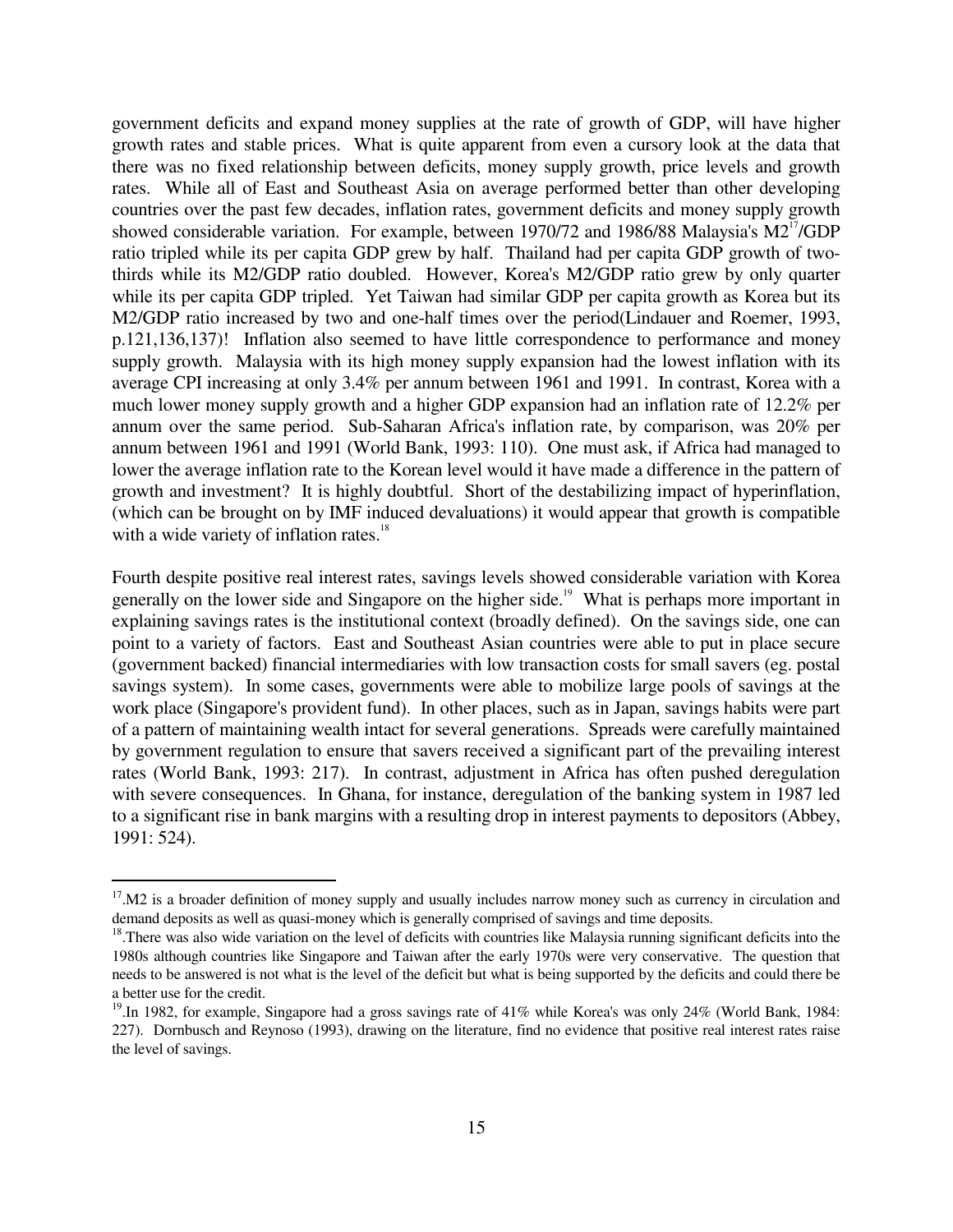In Nigeria, the deregulation of the financial system, which was part of the SAP package in 1986, led to a proliferation of new banks which tripled in number by 1991 (to around 120). Most new banks undertook little or no lending to the real sector with most loans financing interest rate and foreign exchange speculation and arbitrage. There was little or no relationship between savings and lending rates. In response, the central bank in 1990 reintroduced a spread between savings and lending rates. Subsequently in 1991, maximum lending rates and minimum deposit rates were imposed. With the deregulation of the rates in 1992, interest rates on the interbank market soared to more than 100% leading to a reimposing of interest rate levels in January 1994. Deregulation in a poor supervisory climate, weak licensing procedures and undeveloped institutional arrangements (such as open market operations), has pushed the Nigerian financial system to the brink of disaster with more than 50% of the banks either technically insolvent or in distress by June 1994.<sup>20</sup>

Despite the very successful mobilization of savings in Asia, there is growing evidence that it was not savings that led to the phenomenal investment and growth rates of the last few decades but the rise in income that led to the very high level of savings.<sup>21</sup> In one of the first systematic tests of savings-growth causality the World Bank(1993) found that in five countries the causation was clearly from growth to savings (Indonesia, Japan, Korea, Thailand, Taiwan), in two it was ambiguous (Hong Kong and Malaysia) and in one it was due to other factors (Singapore where the provident fund comes into play). What is most interesting is there was no evidence to support the typical neo-classical savings to growth causality. $2^2$ 

So if high savings did not lead to growth and accumulation, then what permitted the growth and accumulation to take-off? The key is the development of accommodating financial institutions that were able to initiate and maintain a flow of credit to finance spending on investment goods. Wayne Nafziger (1995) provides an excellent discussion contrasting the evolution of money and finance in Meiji Japan to sub-Saharan Africa. European colonial powers constructed the financial system in sub-Saharan Africa. In Japan, the state selectively adopted features of the American, French, British and German systems. While Japan's financial network contained virtually no foreign ownership, private banks were operated by the Europeans in Africa.

African colonial governments intervened little in the regulation of the banking system, had little or no contact with small indigenous bankers and created few if any new financial institutions. The

 $\overline{a}$ 

<sup>&</sup>lt;sup>20</sup>.The Central Bank of Nigeria has estimated that it will cost 86 billion Naira to reorganize the financial system. If the experience of the U.S. is any guide (the savings and loan crisis of the 1980s), the final figure is likely to be many times the initial estimate. The information on the Nigerian financial system is based on interviews in Lagos and Abuja during June 1994 with officials in the Central Bank of Nigeria, the Nigerian Deposit Insurance Corporation, private banks, state banks and accounting firms.

 $2<sup>1</sup>$ . In 1965, just prior to the big surge in industry, Singapore's and Korea's gross domestic savings rates were significantly below those in sub-Saharan Africa. The numbers were 10%, 8% and 13%, respectively. By 1990 the figures were 45%, 37% and 16% (World Bank, 1992: 235).

<sup>&</sup>lt;sup>22</sup>. The Bank in the study uses a Granger causality test for the growth rate of real GDP per capita and the gross savings rate. For details of the results and the method used see appendix 5.1 of the "Asian Miracle" study (World Bank, 1993: 242-245).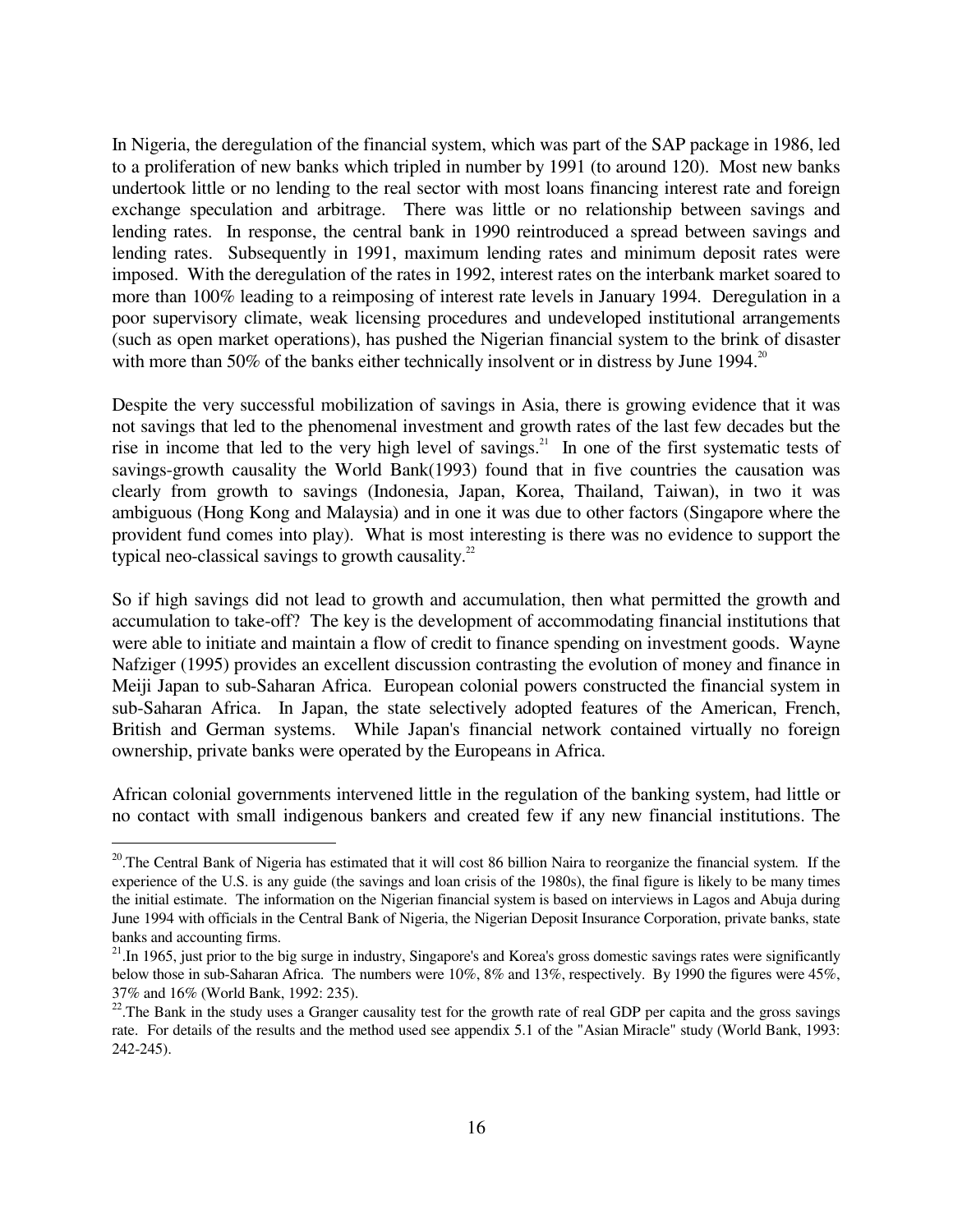Meiji government organized most of the banking system in the last three decades of the 19th century using a combination of direct ownership or indirect support of local private initiatives. Unlike the neo-classical belief that financial institutions are a product of the spontaneous evolution of the private sector, the banking institutions were "supply leading" often created in advance of the financial requirement. With respect to state financial enterprises and industry, the Industrial Promotion Fund was set up in 1878, the Yokohama Specie Bank was organized in 1880 to provide foreign exchange to importers, the Hypothec Banks in 1896 were set up at the prefectural levels to make long-term loans to industry and in 1990 the state organized the Industrial Bank to provide medium and long-term loans to industry. The central bank of Japan was organized in 1882 only a few years after they permitted private commercial banks. The standardization of the currency, the integration of national markets and the careful financing of early industrialization all contributed to early industrialization.

Money supply expansion was rapid from 1880 to 1940 aimed at accommodating rapid growth rates while avoiding credit constraints which might lead to recessions. In contrast, adjustment and stabilization packages have imposed tight monetary targets without regard to the implications to the credit needs of sectors like manufacturing.<sup>23</sup>

Entrepreneurship, the State and the Structure of Industry

 $\overline{a}$ 

As noted above, a focus of structural adjustment is to encourage the movement of production decisions from public into private hands. Following neo-classical economics, there is no need to be concerned about the nature of business organizations. In contrast, the case studies indicate the important relationship between state policy and industrial organization and economic growth and innovation.

In general, business organizations are social institutions which provide a refuge from the vicissitudes of the market. In addition to reducing transaction costs, they embody habits and routines which allow companies to handle the complexity of production and exchange and develop expectations in a world of uncertainty. Different organizational forms will breed greater operational success. While authors like Oliver Williamson (1985) have stressed the role of governance structures within firms as a means of limiting opportunism and therefore transaction costs, what has been more important to success in Asian countries has been organizations that are able to encourage loyalty and trust. Mechanisms such as benefits that increase with time and

<sup>&</sup>lt;sup>23</sup>.In Tanzania, credit constraints imposed after the 1986 agreement with the IMF were even affecting manufacturing exports. In 1987 Texco (National Textile Company) could only meet Shs 280.7 million of a total export order of Shs 380 million due to overdraft constraints caused by the IMF credit ceilings (Campbell and Stein, 1992: 77). There are many examples of the impact of credit constraints on manufacturing in Africa, including attempts by small industry to finance production for exports. In a very interesting case in Ghana, reported by the Wall Street Journal, small and medium sized Ghanian textile producers were having difficulty meeting the orders of import companies like Pier One due to the tightness of credit and the lack of financial institutions to accommodate their needs. Even the normal pro-Bank Journal was lamenting how little progress had been made in Ghana, the Bank's showcase country, after a decade of adjustment (Wall Street Journal, January 26, 1994: A5).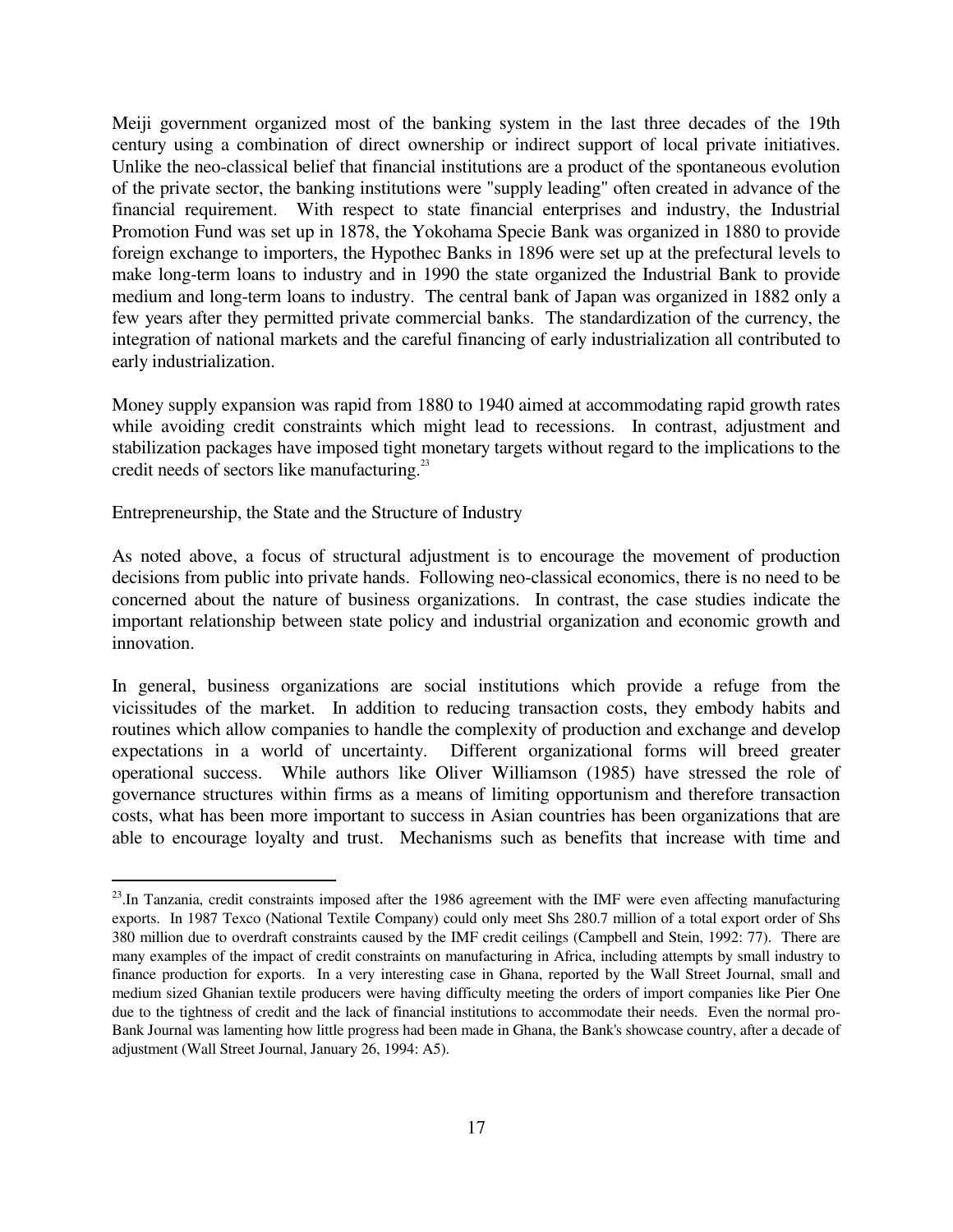lifetime employment were important in encouraging worker loyalty in Japan after World War I.

These attributes have not only been important in intra-firm relations but in inter-firm interactions. In Japan and Korea, the state encouraged the development of large conglomerates of interlocking companies which also encouraged loyalty and trust leading to transaction cost reductions.

As in Africa today there were few entrepreneurs with the experience to build large scale industrial firms. Faced with this absence, governments in Asia set out to foster entrepreneurship. As noted above, Singapore primarily relied on foreign capital to build up entrepreneurship. In Korea once the state identified a successful entrepreneur, cheap credit was made readily available. This would have a snow-balling effect with success breeding success since the government credit was largely based on previous achievements. Given the availability of credit entrepreneurs could launch a number of simultaneous ventures. This led to a race for empire-building and the development of the Korean Chaebols.

To the Korean government, large scale production was necessary given the minimum plant size to capture economies of scale in areas like automobiles, steel and shipbuilding. The government also viewed the Chaebols as the most effective means to compete in international markets against large foreign multinationals as well as a means of strengthening the Korean side of joint ventures with foreign partners. Finally large firms which provide refuge from the market have been important in setting up and sustaining research and development leading to innovative investment. One initial problem with the emphasis on large firms was the creation of industrial dualism with small and medium firms relegated to an inferior status. Following Japan's lead the problem has been addressed since the mid-70s as smaller firms have been integrated into production by increasingly supplying components and semi-finished goods to the larger units.

As Gordon Redding and Simon Tam (1995)indicate, the case of Hong Kong is considerably different. While the historical structure of Chinese society limited the development of entrepreneurship, there were strong elements within the society that would encourage entrepreneurship once they were decoupled by British colonialism. The crucial legacy which played a central role in reducing transaction costs was the paternalistic power structure with a resulting dependence of subordinates and strong loyalty ties; the central role of family in determining allegiances, network structures and organizational boundaries; and the use of personalism in facilitating transactions.

Both the colonial state in Africa and the Confuscianist state in China discouraged and looked down on indigenous commercial activity. The main route to upward mobility was via the public sector. In contrast, under the Hong Kong colonial government, British officials monopolized the civil service making the pursuit of bureaucratic office unavailable to the Chinese population. The pursuit of wealth became respectable and promoted by a set of policies which encouraged industrial and commercial activities.

Without even comparing the social structures of Africa relative to Hong Kong, the applicability of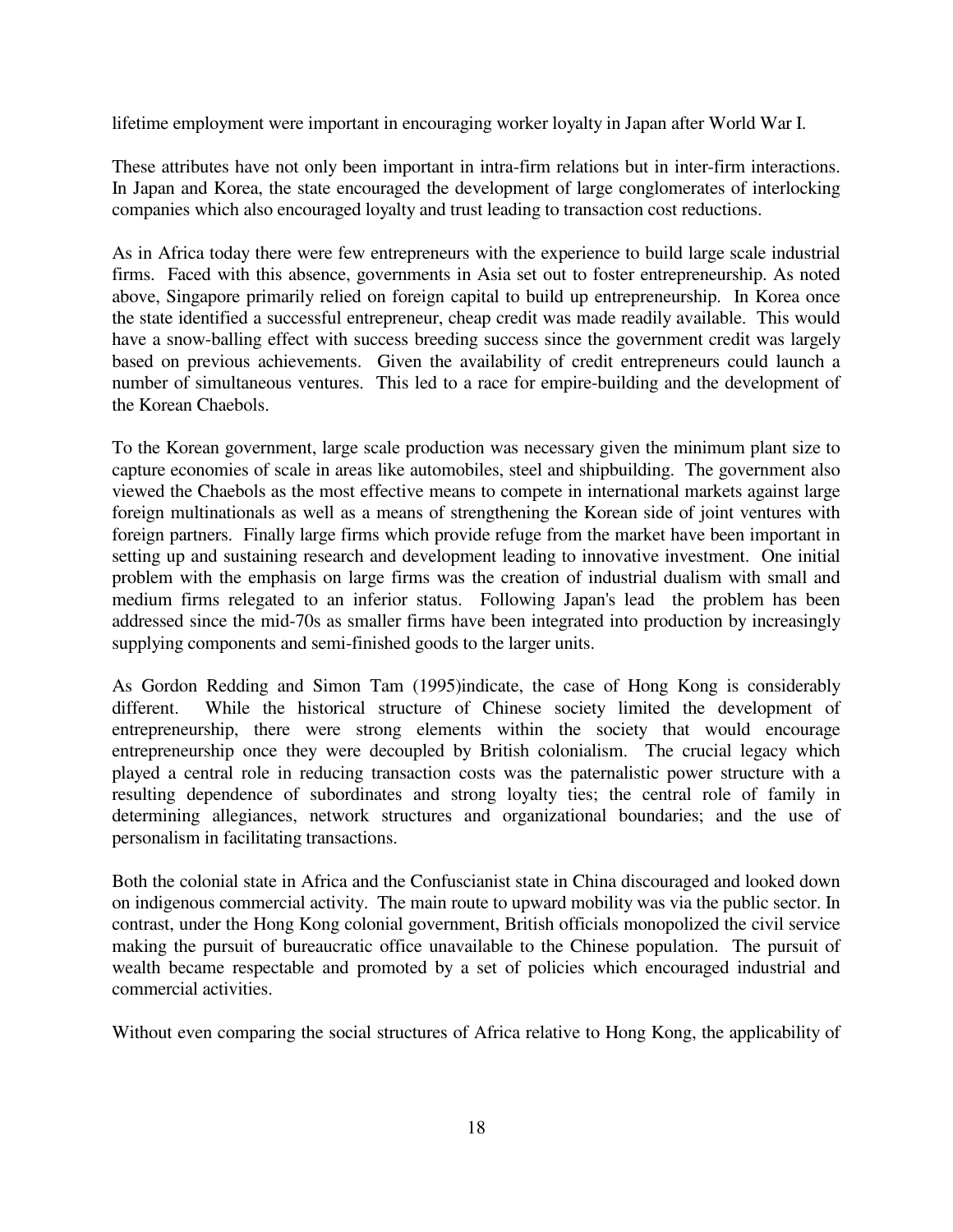the Hong Kong approach seems somewhat limited. First, many of the basic components of state support for industry in Hong Kong (discussed above) in areas like infrastructure and education are still absent in Africa.<sup>24</sup> Second, the legacy of the colonial state in Africa, with its suppression of entrepreneurship has continued in Africa. During the colonial period, legal barriers impeded the ability of Africans to engage in commerce. After independence, the choice was often between recognizing and guaranteeing the ownership rights of visible minorities like Asians or utilizing newly formed bureaucracies to usurp those rights on behalf of the general African population. Private property and accumulation were seen as evidence of exploitation which often entailed the enrichment of visible minorities at the expense of Africans. This suggests removing state barriers to entrepreneurship is insufficient. Entrepreneurship will need to be carefully fostered to build up its legitimacy. The case of Japan and Korea, where the states carefully fostered industrial entrepreneurship, would therefore seem to be more applicable.<sup>25</sup>

## **The Reproducibility of the Asian Experience: The Case of Africa**

 $\overline{a}$ 

The paper has so far identified the policies used by Asian states to intervene in support of industrialization. The next question is how readily can they be reproduced in Africa given the different preconditions and histories, the current international economic environment and the political economy of African states. From th case studies of Hong Kong, Taiwan and Korea, it is apparent that in terms of infrastructure, the initial industrial base and the attitude and policies of officials, the colonial period was much more conducive to industrialization in Asia relative to Africa. In areas of Africa, after thirty years of independence, some countries have not yet overcome these inherited deficits. In addition, competition in the export of manufactures has grown steadily as ldc's in other parts of the world have aggressively expanded into new markets. Between 1965 and 1980, manufactured exports from ldc's to developed countries grew at an annual rate of 25% (Sarkar and Singer, 1991: 334). During the 1980s as some Southeast and East Asian countries

 $24$ . There are some interesting cases of the private sector prospering in industry without the state's support of even basic public goods. Deborah Brautigam (1993) provides a fascinating case study of the development of mostly auto part manufacturing in the Nnewi Township in Eastern Nigeria during the 1980s. The industrial entrepreneurs substituted their own private goods such as water and power for the public goods the Nigerian state failed to provide. In the absence of financial intermediaries, they financed their operations from well-developed trading operations. Along Hong Kong Chinese lines, they reduced agency problems by incorporating family members into the management of the companies. International connections developed over a long period in trading with mostly Taiwanese companies, reduced the effects of "adverse selection"in the import of equipment. Clustering reduced information costs and provided a demonstration effect which encouraged further investment in manufacturing. Long term business relations increased the trust and cooperation between different groups in the cluster. The result was manufacturing which was not just competitive domestically, but regionally which allowed some exporting. However, given the macroeconomic instability after 1988 brought on partially by structural adjustment (eg. devaluing naira made it difficult to plan a large investment based on imported capital goods, inflation was eroding savings, credit constraints made it difficult to obtain working capital from other sources etc.) the surge of new industries was leveling off. Overall, given the peculiarities of the case and the threat to its sustainability, this is unlikely to be the route to industrialization. There is no substitute for the state capacity to reduce transaction costs and foster entrepreneurship.

 $25$ . Even in Taiwan where there was a greater reliance on small scale industrial production, the state played a number of key supporting roles like requiring multinational capital to use local sources as inputs into production. For a good discussion of this see Brautigam (1994: 148).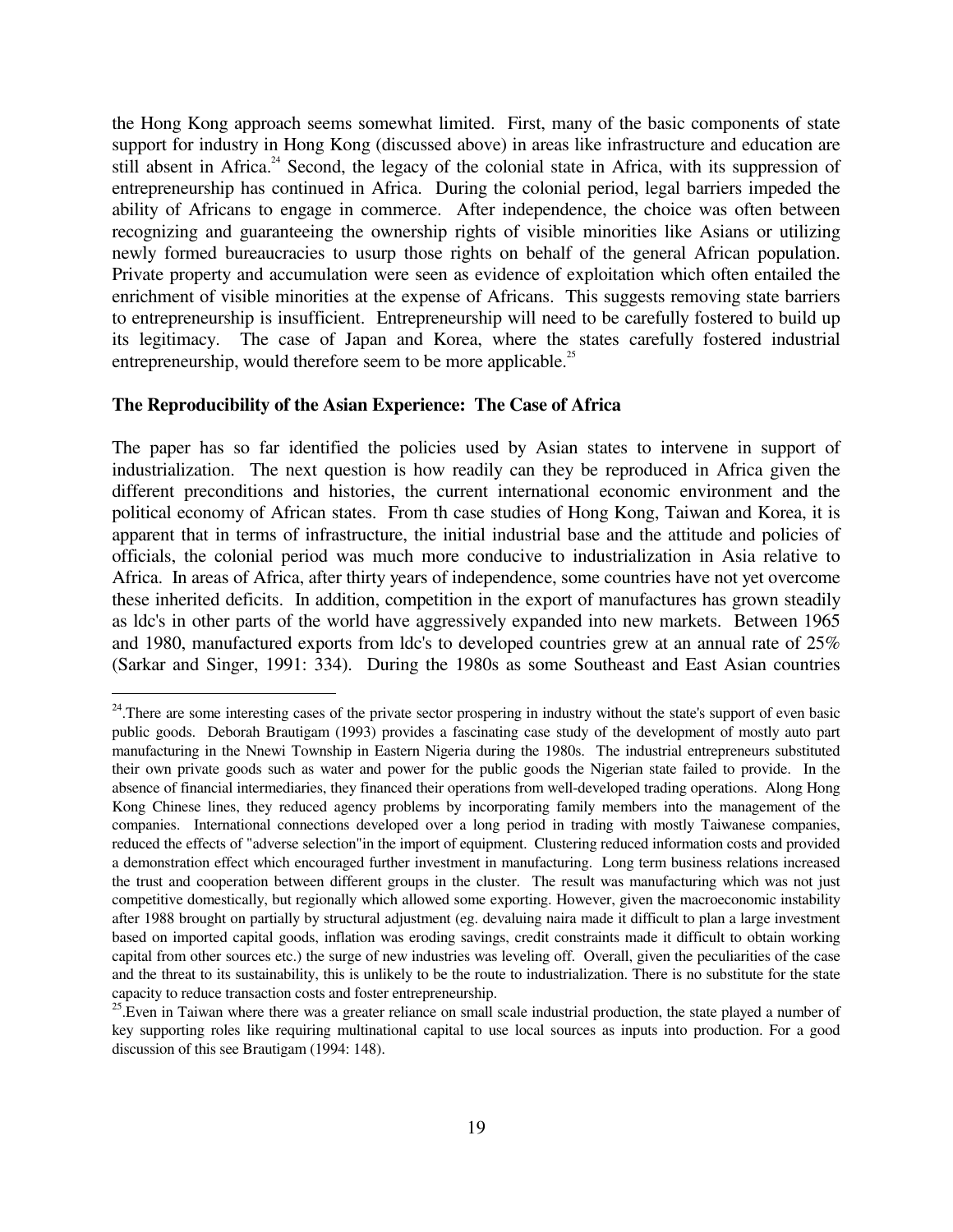moved up the industrial ladder, their low-wage export position was being replaced by new laborintensive exporters like China. This further intensifies the competition that is likely at the entry level into manufacturing. These two questions provide a formidable but not insurmountable challenge. In the first case, it will require even greater levels of public spending or longer time horizons to overcome the inherited deficits. The second barrier to reproducing the Asian experience is based on too static a view; one which often permeates the dependency literature. The rapidly changing structure of manufacturing exports of ldc's illustrates how quickly the world division of labor can change.

Finally, most of the case studies have contrasted the nature of the state in Asia relative to Africa. States in Africa have generally been weaker, less professional and much more subject to patronage and clientage. This greatly delimits their capacity to implement and sustain an industrial strategy.

This area also represents a formidable challenge to following the Asian route to industrialization. One reaction, as illustrated by the Lindauer and Roemer (1993) study, is that given the character of African states they should not attempt to emulate the interventionism of East Asia. Instead they should pursue the Southeast Asian approach which more closely matches their physical and social attributes and which relied on market incentives not government direction. As they more explicitly put it "export growth came from smaller firms and from agriculture, guided by market incentives, not by government"  $(p.7)^{26}$  There are some obvious problems with this approach.

First, it is not clear what the difference is between their perceived model of Southeast Asia and the structural adjustment policies used in Africa since the early 1980s with such problematic results. Second there is some question about their representation of the Southeast Asian experience. As Chris Edwards indicates at least in Malaysia, governments did intervene heavily to promote the industrial sector (1995). However, the reason why manufacturing has had much fewer linkages to the rest of the economy relative to East Asia is not due to a lack of support but to a lack of discipline. One approach to improving the results of support has been the usage of what the World Bank (1993) refers to as contests in East Asia. In particular they have explicitly set out the rewards, rules and referees of the contests enhancing the competition and overall results of the support offered by the state.<sup>27</sup> Even the Bank admits that under some limited circumstances (particularly in

 $\overline{a}$ 

<sup>&</sup>lt;sup>26</sup>. Lindauer and Roemer (1993) in a study on Asia and Africa sponsored by the U.S. Agency for International Development point to the Southeast Asian countries of Thailand, Malaysia and Indonesia, not East Asian nations, as examples to be emulated. Their reasoning is fairly neo-classical relying on a combination of standard static comparative advantages and public choice arguments. First, they share similar factor endowments including unskilled labor, land and natural resources. In contrast, East Asia has poorer endowments particularly in land and natural resources. Second the states of Southeast Asia, (unlike East Asia) have been subject to clientalism and rent-seeking which is very similar to Africa. They have not attempted interventionist strategies which would be thwarted by these features.

 $27$ . The World Bank (1993) defines the rewards, rules and referees:

Preferential access to credit and foreign exchange have been extremely attractive rewards. Rules have centered on economic performance, primarily a well-understood imperative to export. Referees, the government officials who have designed and supervised the contests, have been generally competent and fair. (p.94)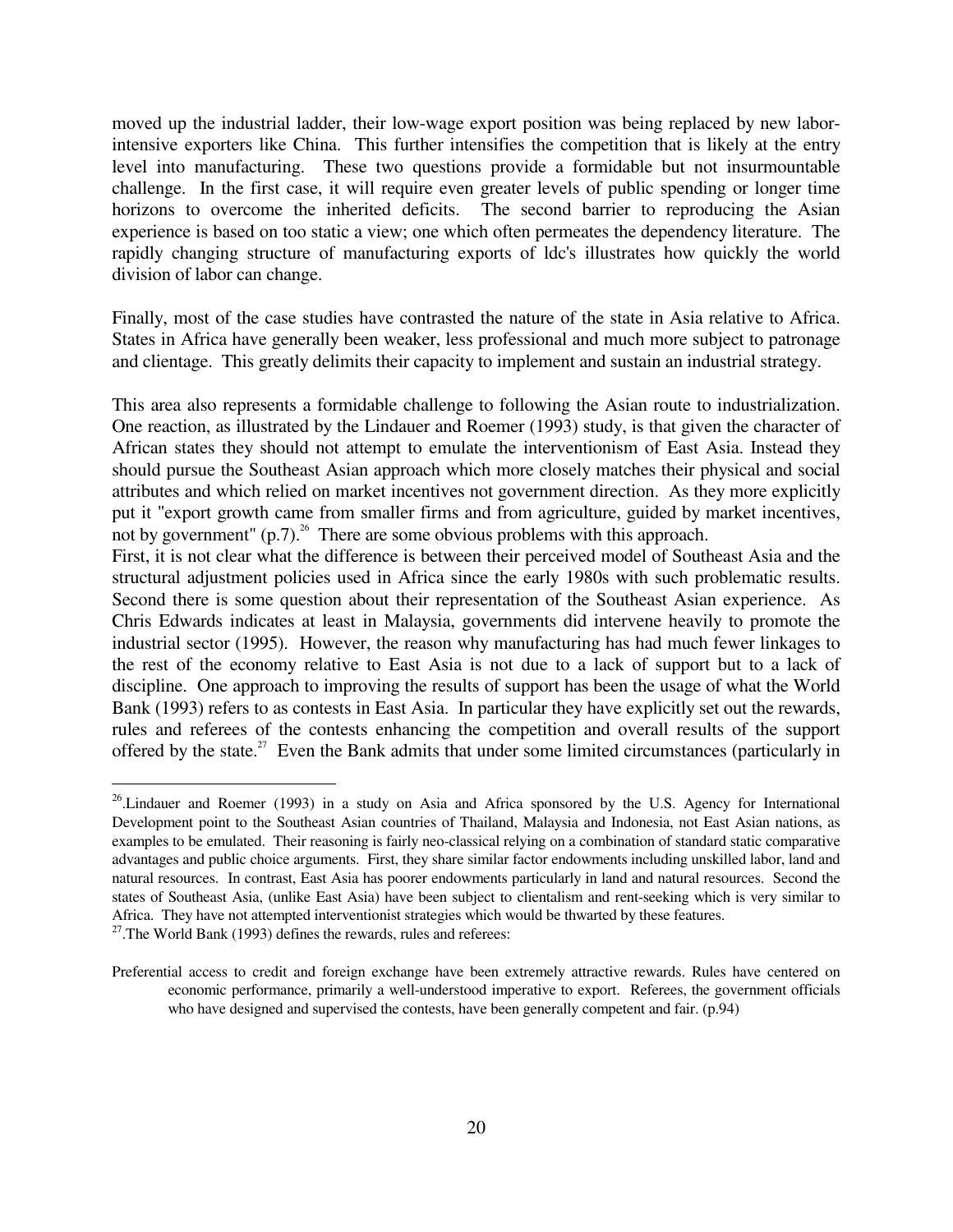the early stages of industrial development) the results of well-run contests might be superior to a market approach.

Finally, as Alice Amsden (1989) has pointed out the enforcement of a distortion free (and rent-free) set of markets itself requires a "strong" state.<sup>28</sup> Liberalization does not ipso facto remove rentseeking in Africa. Cathy Boone (1994) in a fascinating study of trade liberalization in Senegal and Cote D'Ivoire challenges the neo-classical view. Orthodoxy argues that replacing non-tariff barriers (like licenses) with tariffs depoliticizes trade, reduces commercial rent-seeking activities and creates a level playing field which will encourage underground activities to surface in turn allowing the state to capture more revenue. The author illustrates that liberalization failed to alter commercial rent-seeking, helped to encourage the ascendancy of new politically connected capital (the Mourides in Senegal and the Lebanese in Cote D'Ivoire) and to some degree increased the tax evading underground activities leading to a further erosion of state revenue flows. The removal of rent-seeking and the creation of a level playing field leading to an effective set of markets may be more not less difficult than effective state intervention.

Many Bank officials, particularly outside the more dogmatic circle of the senior staff, recognize the central role of the state in Asia but argue that the state-led approach was tried in Africa in the 1960s and 1970s without success and therefore should not be attempted again.<sup>29</sup> How does one respond to this position? First, as I have argued elsewhere (Stein, 1992), you cannot explain the weakness of the industrial policy in the earlier period without discussing structural and institutional features including the international mechanisms (like Bank cost-benefit studies) that influenced the choice of industry and technology types. As Sanjaya Lall has aptly put it "the problem with past intervention has been **non-selectivity and lack of strategy** rather than selection and strategy based on experience, analysis and economic evaluation" (1992: 125).

These structural and institutional weaknesses will need to be addressed.

Second, as some studies of industry in Africa have illustrated there have been industrial successes in Africa and these successes in places like Zimbabwe have often been a product of interventionist policies (Riddell, 1990;1993). Third, and perhaps most important, if Asia is any guide, without state intervention and the development of supporting institutions, industrialization will not occur in Africa.<sup>30</sup>

 $\overline{a}$ 

<sup>&</sup>lt;sup>28</sup>.I thank Chris Edwards for pointing this out in his comments on an earlier draft.

<sup>29</sup>.Lindauer and Roemer emphatically concur:

For sub-Saharan Africa as a whole, intervention has been tried and failed. (1993: 13) <sup>30</sup>. To once again quote Sanjaya Lall:

There cannot be any 'quick fixes' for the problems of African industrialization. Some of the incentive-based approaches have given the impression that just getting prices right will launch Africa on the path to NIC-dom...it is the right combination of incentives capabilities and institutions... that will call forth a proper response...A great deal of responsibility...rests on the aid donors as well as African governments. Donors have to ensure that funds aimed at industry are used in a policy framework which provides the right incentives (which may not, it should be reiterated, necessarily mean laissez faire or low, uniform rates of protection) and stimulates the right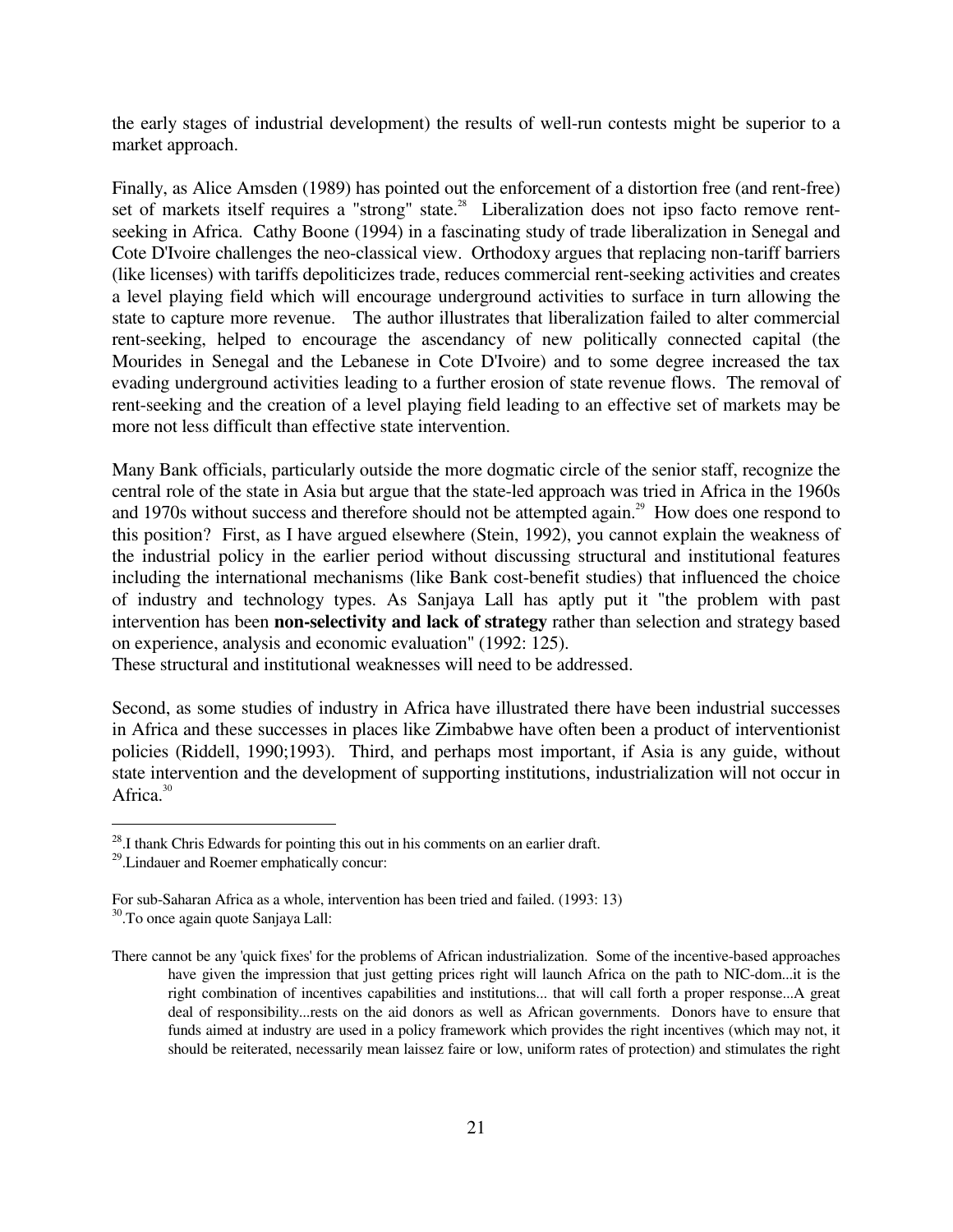In contrast to Lindauer and Roemer(1993) and the World Bank(1993), the central lesson of the Asia's industrialization, emphasized in this paper is that there is no alternative to the state. $31$ International agencies need to move away from the policy lending based on flawed economic theories toward financing the public goods and state capacities which are prerequisites for private initiatives in industry.<sup>32</sup> Performance criteria need to focus not on meeting financial targets based on some hypothetical neo-classical balances but on the professionalism and autonomy of state institutions. As economic performance improves, the legitimacy of the autonomous state will grow, creating resistance to clientalism and patronage. In the rapidly changing world division of labor, opportunities will be created for Africa's industrial exports. With the appropriate institutional setting it will be possible to respond to those opportunities.

capabilities. The pace of industrialization should not exceed, in a general sense, the pace of capability development...It would also mean that action is needed on the capability front in **policy formulation** and **implementation** as well as in industry.(1992: 131)

<sup>31</sup>. Roger Riddell lists four areas of intervention needed to support the development of industry in Africa. They include measures aimed at improving the viability of currently operating industry; assistance in setting up new competitive enterprises which would be aimed at current domestic (to save foreign exchange, raise value added levels etc.) and external markets (particularly sub-regional); support for new enterprises which will not be competitive in the short or medium term but are useful for long-term development; and establishing a facility to monitor and assess the current viability and potential competitiveness of various industries as well as evaluating the benefit vs. cost of the other types of intervention (1993: 240-241). In addition one should also add the broad forms of intervention in support of industry discussed in this paper including upgrading technical education, expanding and upgrading infrastructure, aggressive international and regional promotion of domestic manufactures etc.

l

<sup>32</sup>. The new Bank study of Africa argues that adjustment policies have had a positive effect on industry. Except for some rather anecdotal evidence, the main support for this position is the higher median increase in the average annual growth rate of the "large improvement" group from 1981 to 1986 to 1987 to 1991. The argument, however, is not very cogent. First, if we ignore the classification problems discussed above and accept the categories as given, the Bank's data actually indicates that the "small improvement" category's average annual performance in industry and manufacturing was appreciably better than the "large improvement" group between 1987 and 1991 (mean of 5.5 % vs. 4.3% and 8% vs. 4.6% in industry and manufacturing, respectively). Second, the Bank argues that the critics of adjustment policy's impact on industry must tie any declines in industrial output to Bank policies. The argument can be inverted. The Bank needs to show that if there is any improvement in industry it is due to adjustment policies. This is not done. In fact evidence from Riddell (1993: 232) indicates that some of the countries in the "large improvement" category (like Zimbabwe) improved their manufacturing by increasing the incentives to export non-traditional categories of manufactures. In contrast, Cote D'Ivoire with its reduction in tariffs undertaken in response to international agency pressure partially explains the decline in the growth of industry in the country (-2.2% between 1987 and 1991) (World Bank, 1994: 149-152;247-248). In any case both the Bank and its critics would probably agree that there is little or no evidence of robust growth in industry in the last decade. The focus of the argument is on how that can be changed.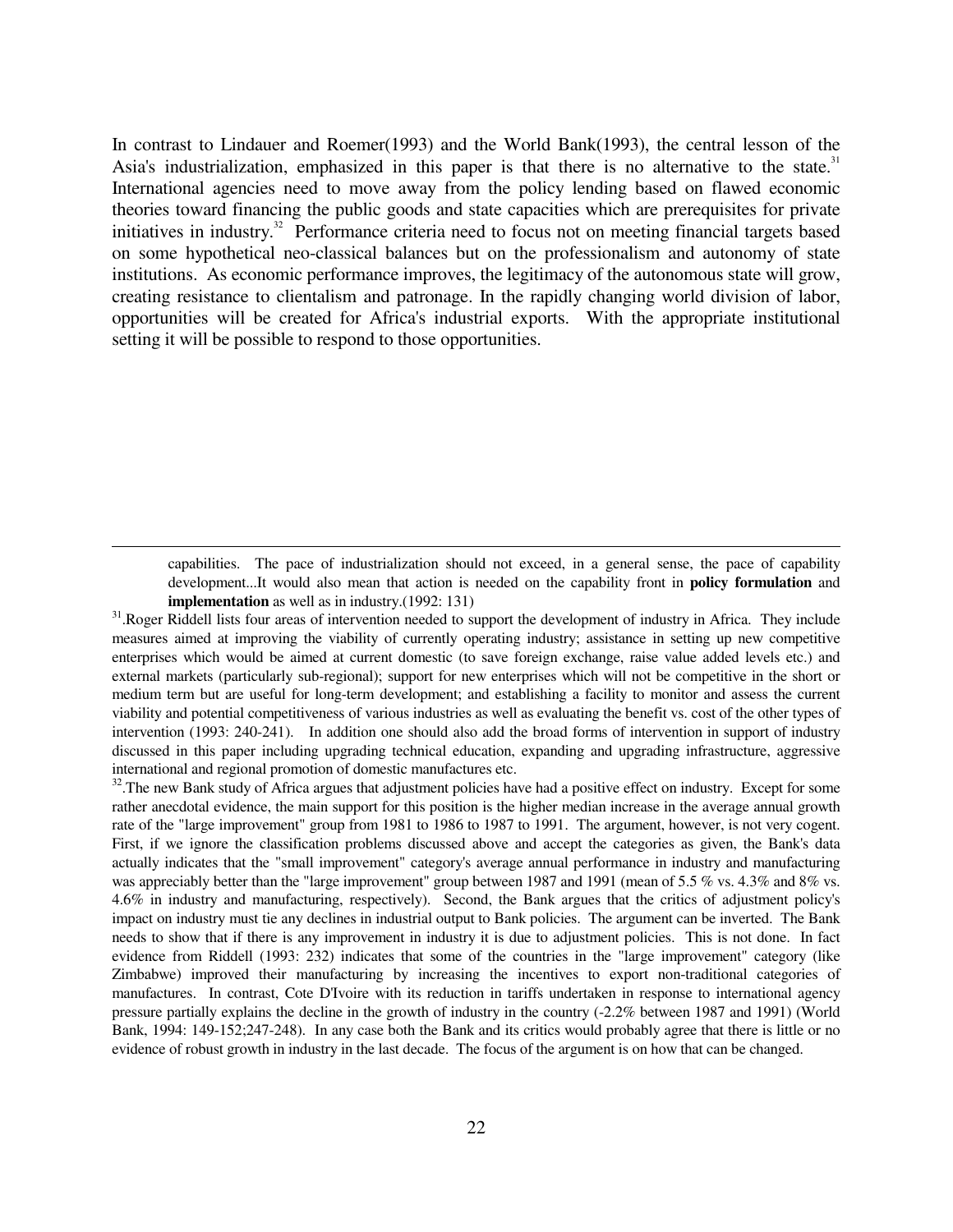# **Bibliography**

Abbey, Joe. 1991. "Lessons of Experience and the Future of Adjustment Lending." in Thomas, Vinod et al. Restructuring Economies in Distress, Policy Reform and the World Bank. Oxford: Oxford University Press for the World Bank: 523-526.

Amsden, Alice. 1989. Asia's Next Giant: South Korea and Late Industrialization. New York: Oxford University Press.

Amsden, Alice. 1994. "Why isn't the Whole World Experimenting With the East Asian Model to Develop?: Review of the World Bank's The East Asian Miracle: Economic Growth and Public Policy." The Graduate Faculty, Political Economy, New School for Social Reseach, Working Paper No. 47, presented at the Allied Social Science Meeting, January.

Balassa, B. 1971. "Industrial Policies in Taiwan and Korea." Welwirtschaftliches Archiv. 106(1): 55-77.

Balassa, B. 1981. The Newly Industrialized Countries in the World Economy. New York: Pergamon Press.

Boone, Catherine. 1994. ""Trade, Taxes and Tribute: Market Liberalization and the New Imprters in West Africa." World Development. Volume 22, No.4

Brautigam, Deborah. 1993. "Substituting for the State: Explaining Industrial Development in Eastern Nigeria". paper presented at the African Studies Association Annual Meeting, Boston, MA, December.

Brautigam, Deborah. 1994. "African Industrialization in Comparative Perspective: The Question of Scale." in Bruce J. Berman and Colin Leys (eds.). African Capitalists in African Development. Boulder: Lynne Reinner Publishers: 139-162.

Brautigam, Deborah. 1995. "The State as Agent: Industrial Development in Taiwan, 1852- 1972." in Stein, Howard. ed. Asian Industrialization and Africa: Studies in Policy Alternatives to Structural Adjustment. Basingstoke: Macmillan

Campbell, Horace, and Howard Stein. (eds). 1992. Tanzania and the IMF: The Dynamics of Liberalization. Boulder, Colo.: Westview.

Chhibber, Ajay. 1989. "The Aggregate Supply Response: A Survey." in Commander, S. ed. Structural Adjustment and Agriculture: Theory and Practice in Africa and Latin America. London: Overseas Development Institute: 56-68.

Coase, Ronald. 1992. "The Institutional Structure of Production", American Economic Review.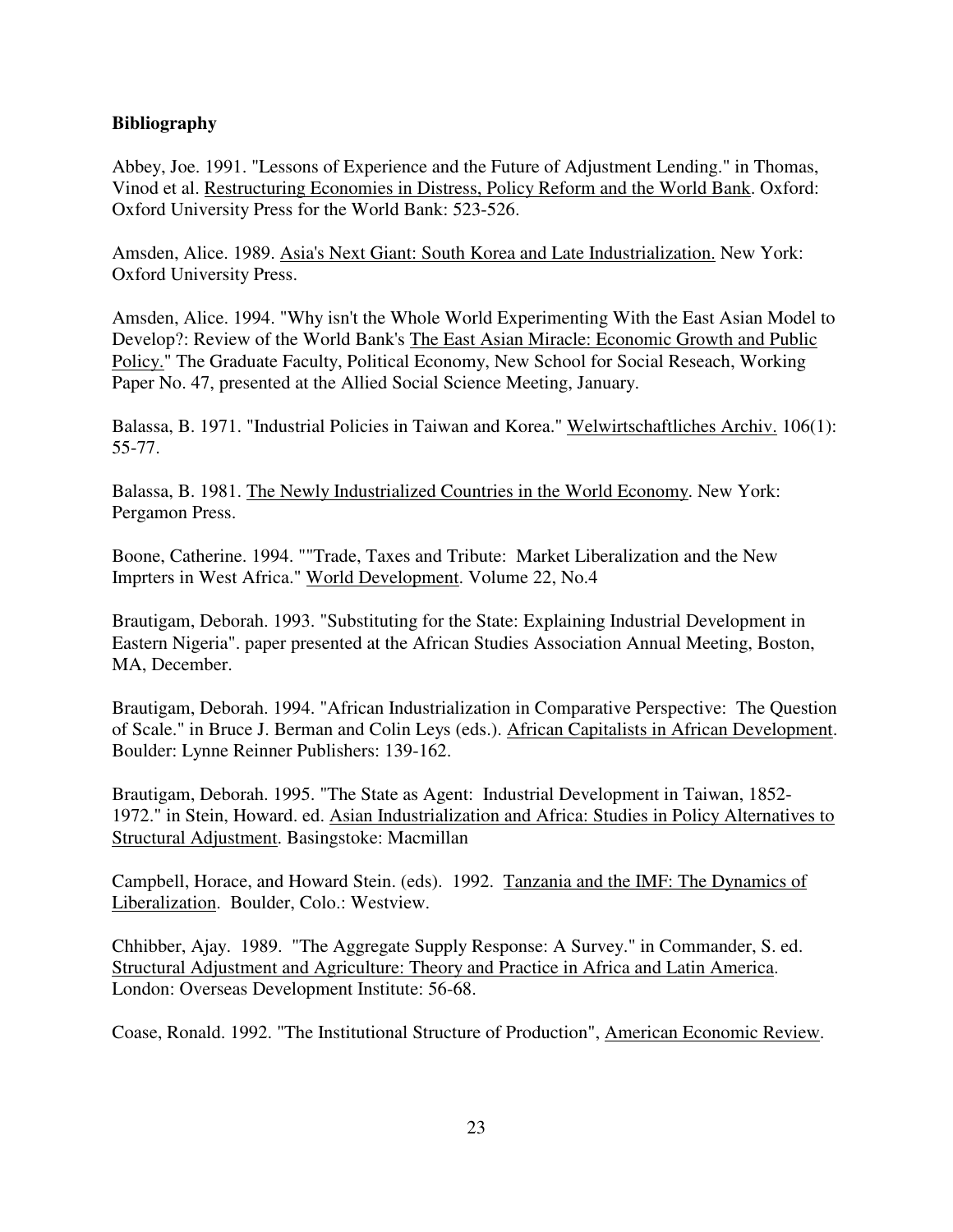(82)4.

Commander, Simon. 1989. Structural Adjustment and Agriculture: Theory and Practice in Africa and Latin America. London: Overseas Development Institute.

Cornia et al.,Adjustment With a Human Face, I, Protecting the Vulnerable and Promoting Growth, Oxford: Clarendon Press, 1987.

Dorbusch, R. and Reynoso, A. 1993. "Financial Factors in Economic Development." in Dornbusch, R. ed. Policy Making in the Open Economy: Concepts, and Case Studies in Economic Performance. Oxford: Oxford University Press.

Edwards, Chris. 1995. "East Asia and Industrial Policy in Malaysia-Lessons for Africa?" in Stein, Howard. ed. Asian Industrialization and Africa: Studies in Policy Alternatives to Structural Adjustment. Basingstoke: Macmillan

Godfrey, Martin. 1985. "Trade and Exchange Rate Policy in Sub-Saharan Africa." IDS Bulletin 16, no. 3: 31-38.

Helleiner, Gerald. 1990. "Structural Adjustment and Long Term Development in Sub-Saharan Africa." Centro Studi Luca D'Agliano-Queen Elizabeth House. No. 18 (March).

Kim, Kwan S. 1995."The Korean Miracle (1962-80) Revisited: Myths and Realities in Strategy and Development" in Stein, Howard. ed. Asian Industrialization and Africa: Studies in Policy Alternatives to Structural Adjustment. Basingstoke: Macmillan

Khan, Mohsin S. et al. 1990. "Adjustment with Growth: Relating the Analytical Approaches of the IMF and the World Bank." Journal of Development Economics. 32.

Krueger, Ann. 1978. Liberalization Attempts and Consequences. New York: National Bureau of Economic Research.

Lall, Sanjaya. 1992. "Structural Problems of African Industry in Frances Stewart, Sanjaya Lall and Samuel Wangwe (eds.): 103-143.

Lele, Uma. 1990. "Structural Adjustment, Agricultural Development and the Poor: Some Lessons from the Malawian Experience." World Development 18 (September): 1207-19.

Lim, Linda Y. C. 1995. "Foreign Investment, the State and Industrial Policy in Singapore." in Stein, Howard. ed. Asian Industrialization and Africa: Studies in Policy Alternatives to Structural Adjustment. Basingstoke: Macmillan

Lindauer, David and M. Roemer. (eds). 1993. "Development in Asia and Africa: Legacies and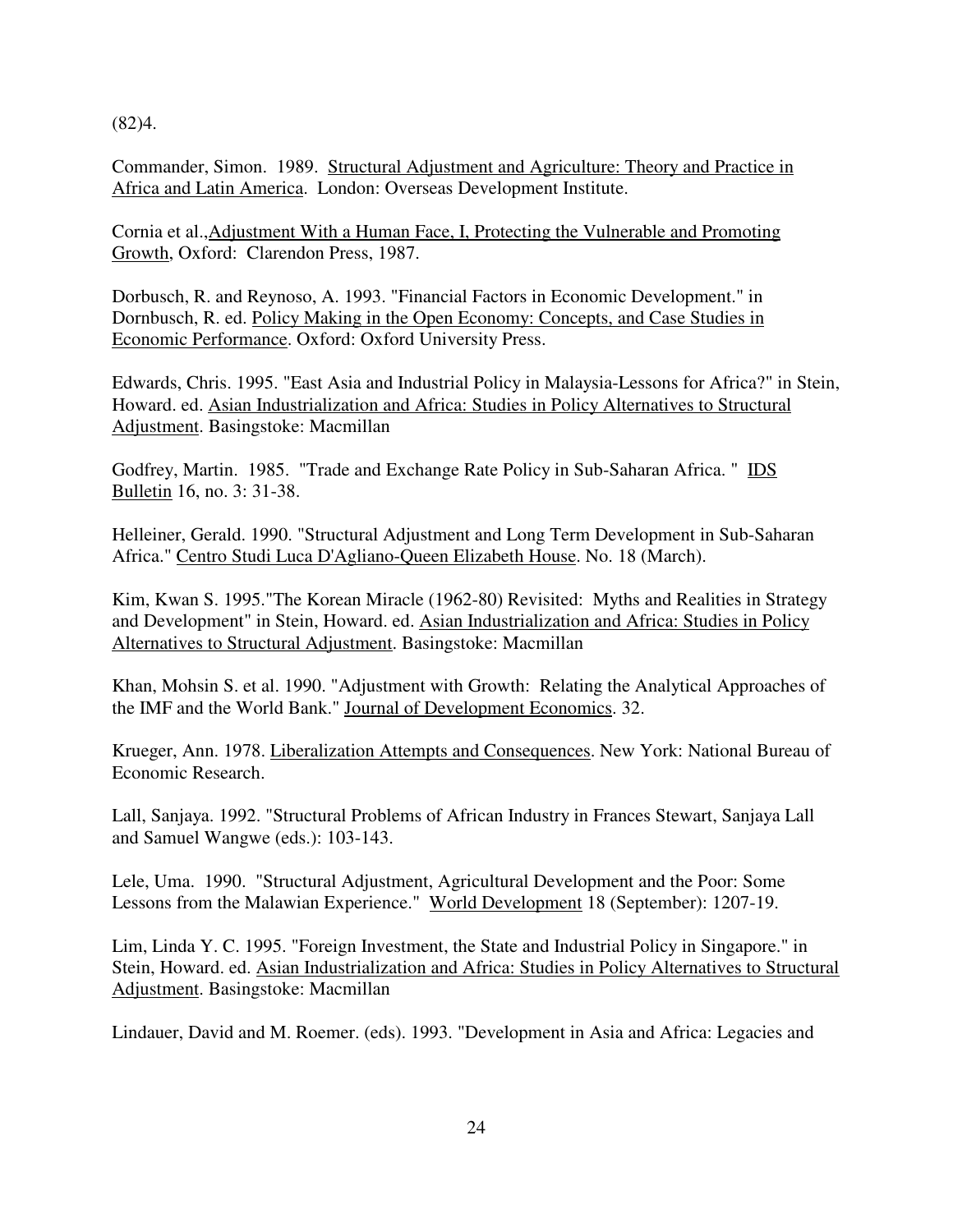Opportunities". Harvard Institute for Economic Development. (September).

Little, Ian 1981. "The Experience and Causes of Rapid Labor Intensive Development in Korea, Taiwan Province, Hong Kong, and Singapore and the Possibilities of Emulation." in E. Lee (ed.). Export-Led Industrialization and Development. Geneva: International Labor Organization: 23- 45.

Mosley, Paul and John Weeks. 1993. "Has Recovery Begun? Africa's Adustment in the 1980s Revisited". World Development 21(10) (Oct.): 1583-1606

Mosley, Paul et al. 1991. Aid and Power: The World Bank and Policy Based Lending (two volumes). London: Routledge.

Nafziger, E. Wayne. 1993. The Debt Crisis in Africa. Baltimore: Johns Hopkins University Press.

Nafziger. E. Wayne. 1995. "Japan's Industrial Development, 1868-1939: Lessons for Sub-Saharan Africa." in Stein, Howard. ed. Asian Industrialization and Africa: Studies in Policy Alternatives to Structural Adjustment. Basingstoke: Macmillan

Parfitt, Trevos W. and Stephen P. Riley. 1989. The African Debt Crisis. London: Routledge.

Putterman, Louis. 1993. "Economic Reform and the Tanzanian Smallholder." paper presented at the African Studies Association Annual Meeting, December.

Quarco, Philip. 1990. "Structural Adjustment Programmes in Sub-Saharan Africa: Evolution of Approaches." African Development Review. 2(2) (December): 1-26.

Redding, S. Gordon and Tam, Simon. 1995. "Colonialism and Entrepreneurship in Africa and Hong Kong: A Comparative Perspective." in Stein, Howard. ed. Asian Industrialization and Africa: Studies in Policy Alternatives to Structural Adjustment. Basingstoke: Macmillan

Riddell R. 1990. Manufacturing Africa. London: James Currey.

Riddell R. 1993. "The Future of the Manufacturing Sector in Sub-Saharan Africa." in Thomas Callaghy and John Ravenhill (eds.). Hemmed in: Responses to Africa's Economic Decline. New York: Columbia University Press: 215-247.

Sarkar, Prabirjit and H. W. Singer. 1991. "Manufactured Exports of Developing Countries and their Terms of Trade since 1965." World Development. 19(4) (April): 333-340.

Stein, Howard. 1992. "Deindustrialization, Adjustment, the World Bank and the IMF in Africa." World Development. 20(1): 83-95.